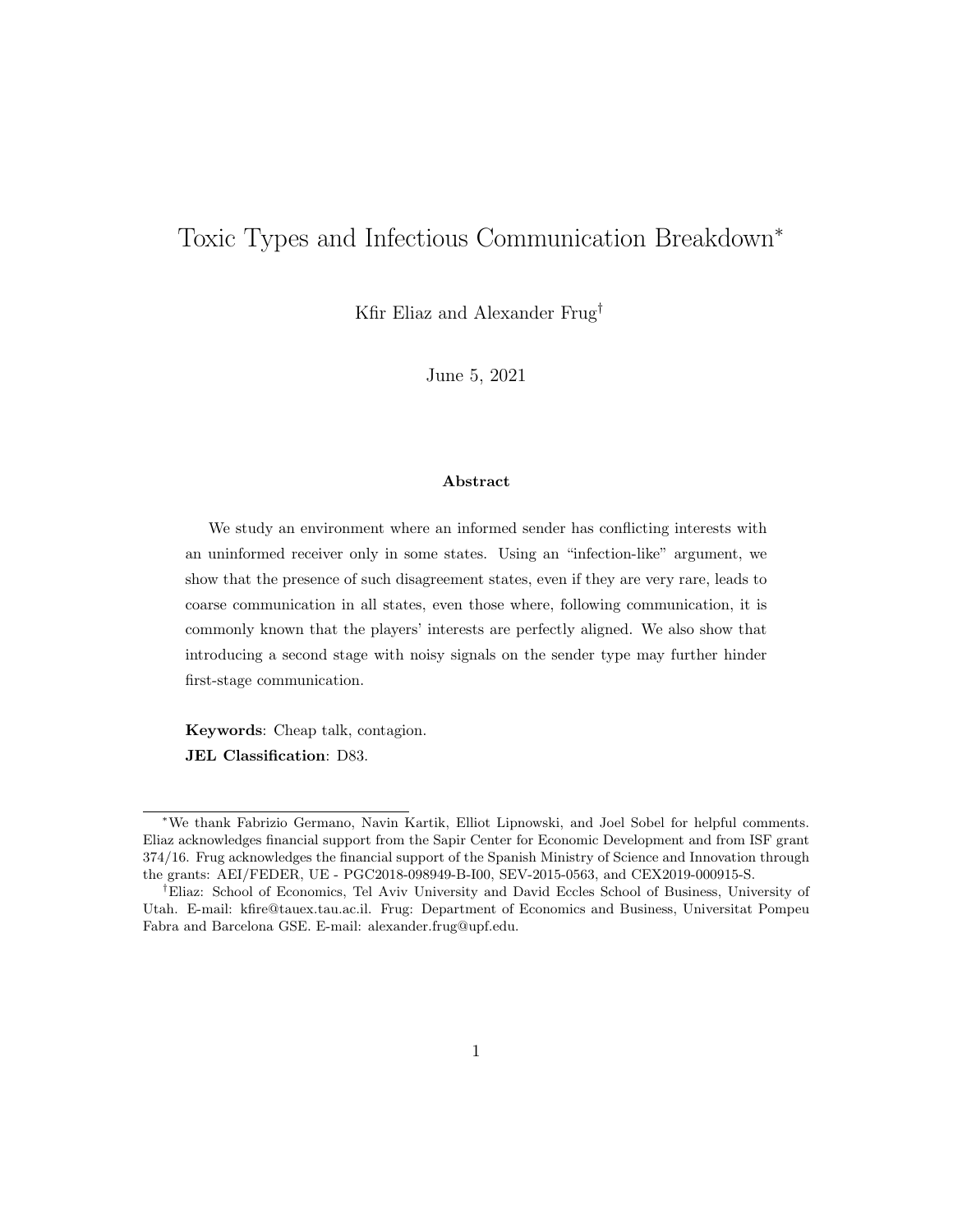# 1 Introduction

Traditionally, models of strategic information transmission have focused on environments where, in each and every state, there is some probability (typically one) that the informed party disagrees with the uninformed party on what is the optimal action. As is well known, such form of interest divergence leads to inefficient coarse communication in equilibrium.<sup>1</sup> However, oftentimes, the two parties do not always have conflicting interests – they disagree only in some states, but agree in all others. For instance, an employer would agree with an employee on what is the right position for him when the employee is indeed qualified for that position; elected officials would tend to agree on the action proposed by some lobbying group if the case made by the group is indeed correct; a judge would most likely agree on the sentence recommendation of a prosecutor if all the arguments made by the latter were indeed true. In such environments, will the mere presence of disagreement states contaminate the communication in other states? We show that the answer is yes: in a broad set of environments, even an arbitrarily small set of disagreement states restricts the players' ability to communicate about states where it is commonly known that they agree on the optimal action.

We establish our result in a setting where the receiver may opt-out and not interact with the sender but, conditional on interacting, the players' preferences are aligned. While the sender wants to interact with the receiver in all states, there is a small set of states in which the receiver prefers to opt-out. Absent these states, there would be a fully revealing equilibrium. However, the possibility of such states—the sender's "toxic types"—contaminates the ability of all sender types to communicate with the receiver.

Some examples that fit this setting include mentoring, where a senior colleague, a supervisor, or an advisor wishes to teach some material to a junior colleague, an advisee, or a research assistant. Both the mentor and the apprentice would benefit from the latter's understanding of the material. Yet, for the interaction to be effective, the mentor must learn what the apprentice already knows, or what his skill level is, so that he can give

<sup>&</sup>lt;sup>1</sup>For a comprehensive survey of this literature, see Sobel  $(2013)$ .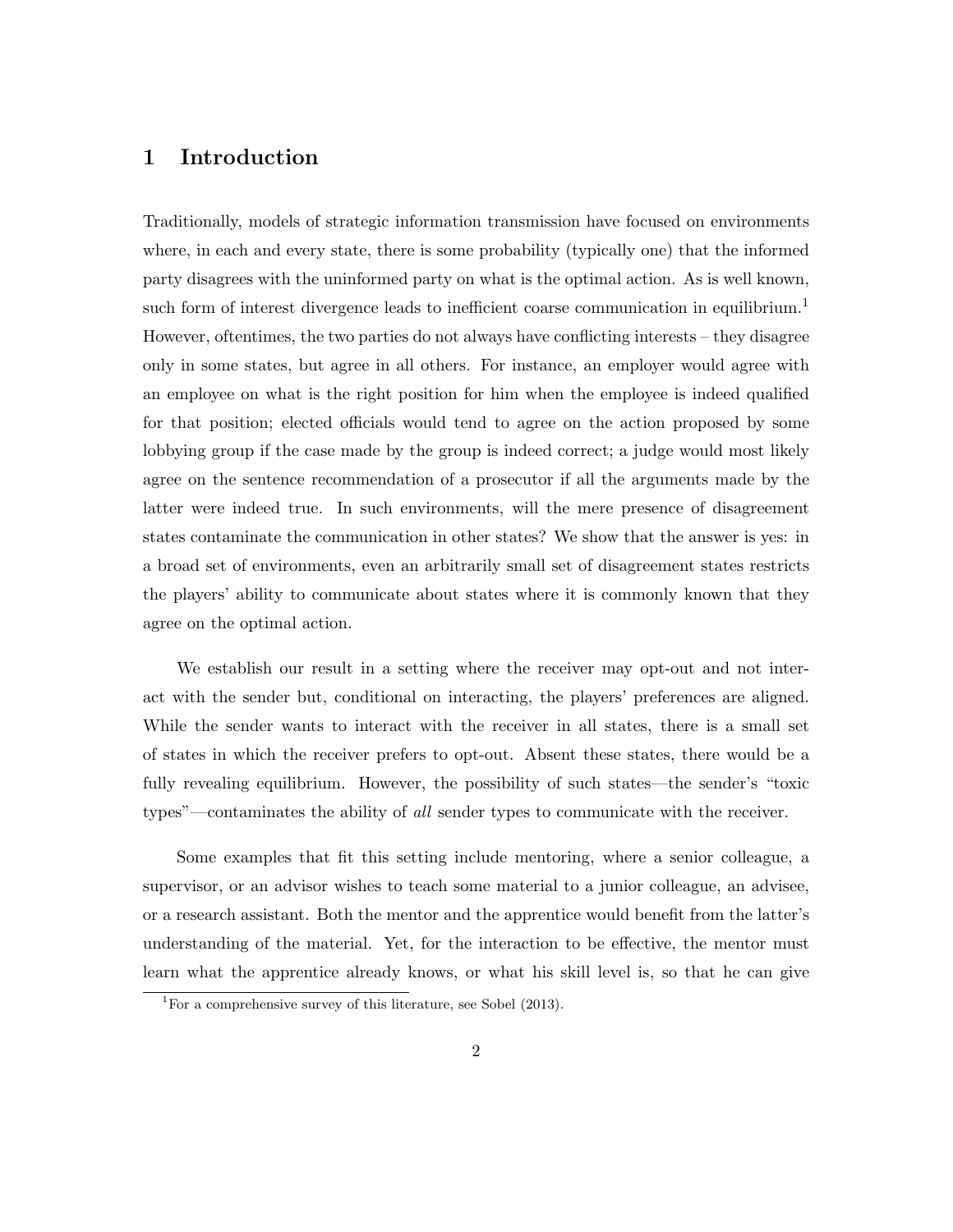the appropriate explanation or guidance. Oftentimes, the mentor prefers not to take on an apprentice with low skills, which would require excessive guidance or training. Consequently, a candidate for apprenticeship who has low skills would not want to disclose that information even at the expense of getting suboptimal training that is not suited to his level. Sometimes, we may be able to directly verify the candidate's skills with a test or a task, but oftentimes that is not feasible, or it is too costly, and one must rely on the candidate's word.

Likewise, when a manager needs to assign a person to a task, he may prefer not to work with a person whose skill or experience is too low. Similarly, a potential investor is interested only in viable projects and qualified entrepreneurs. When the manager knows the worker is skilled or experienced, both sides share the same objective of succeeding in the task. Similarly, when an investor knows the entrepreneur he invested in is qualified, a conflict of interest need not arise.

Our model consists of a continuum of sender types (represented by an interval) and symmetric loss functions, such that conditional on interacting with the sender, both players want the receiver to match the sender's type. In analyzing this model, we focus on "interval equilibria" or equilibria that induce a partition of the sender type space into (possibly degenerate) intervals. In these equilibria, messages can be naturally interpreted as possibly coarse statements of the sender's characteristics (e.g., the sender's skill level or the task level most suited for him).<sup>2</sup> Our main result establishes that in every equilibrium in this class, the sender chooses only finitely many actions. While the number of actions that are chosen in equilibrium increases as the likelihood of disagreement states decreases, their total number remains finite. Our result has the following broader implication: if for some reason there is an interval of sender types who must pool, then, in equilibrium, communication will be coarse over the entire type space. In this paper, we focus on an incentive to pool that stems from the concern that the receiver will choose to opt out, but in general, there may be other reasons for pooling.

<sup>&</sup>lt;sup>2</sup>As illustrated in Appendix A1, while non-interval equilibria may exist, they typically require an elaborate construction that lacks any natural interpretation.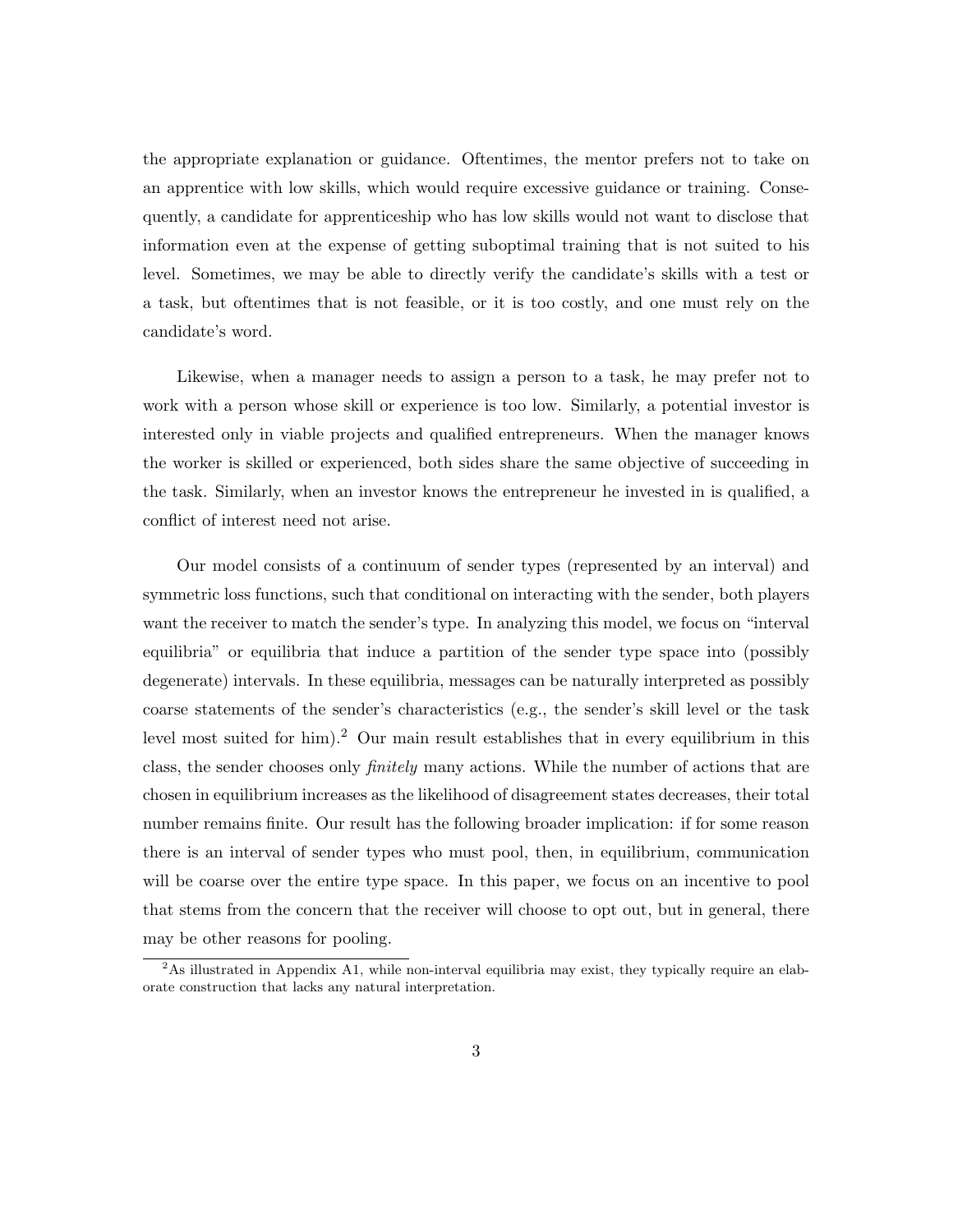The channel through which communication breaks down in our model is significantly different from the standard channel introduced by Crawford and Sobel (1982) that operates through a bias in the sender's preferences.<sup>3</sup> Consequently, proving that communication breaks down in our model (or that the receiver's equilibrium partition has only finitely many intervals) requires different techniques from those used in the cheap-talk model of Crawford and Sobel (1982) and many of its extensions.

To illustrate our main result and the working of our model, we analyze a "canonical" case in which types are uniformly distributed on  $[0,1]$ . It is shown that, under a mild restriction on the players' payoffs, there exists a unique Pareto efficient (interval) equilibrium in which (i) the receiver interacts with all sender types, and (ii) the sender types are pooled into equal-length intervals. To further illustrate the adverse effect of the toxic types, we also show an example where all non-babbling equilibria have the property that the receiver mixes between interacting with the sender and ending the game such that the probability of ending the game is higher for more desirable types.

Some of our motivating examples capture *dynamic* rather than static interactions. In such on-going relationships, sometimes the receiver observes additional signals as the interaction unfolds. For instance, after instructing an assistant or assigning him to some task, a supervisor may observe some measure of performance, which may provide an indication of the assistant's skills or fitness for the job. The supervisor can then re-optimize and either assign a more suitable task or end his relation with the assistant. However, since it may take some time until performance can be measured, or since such monitoring opportunities may be rare, the initial training or assignment, which is based on the assistant's self-report, can still be crucial to the overall surplus from the interaction.

We study the potential effect of monitoring in such settings by considering a simple two-period example with the following features. At the beginning of the first period, an agent (the sender) reports a type to a principal (the receiver). Based on this report, the

<sup>&</sup>lt;sup>3</sup>A recent paper by Dilmé (2019) also studies a model in which the sender and receiver agree on the optimal action. In his model, however, communication is imprecise only when the sender does not perfectly observe the state.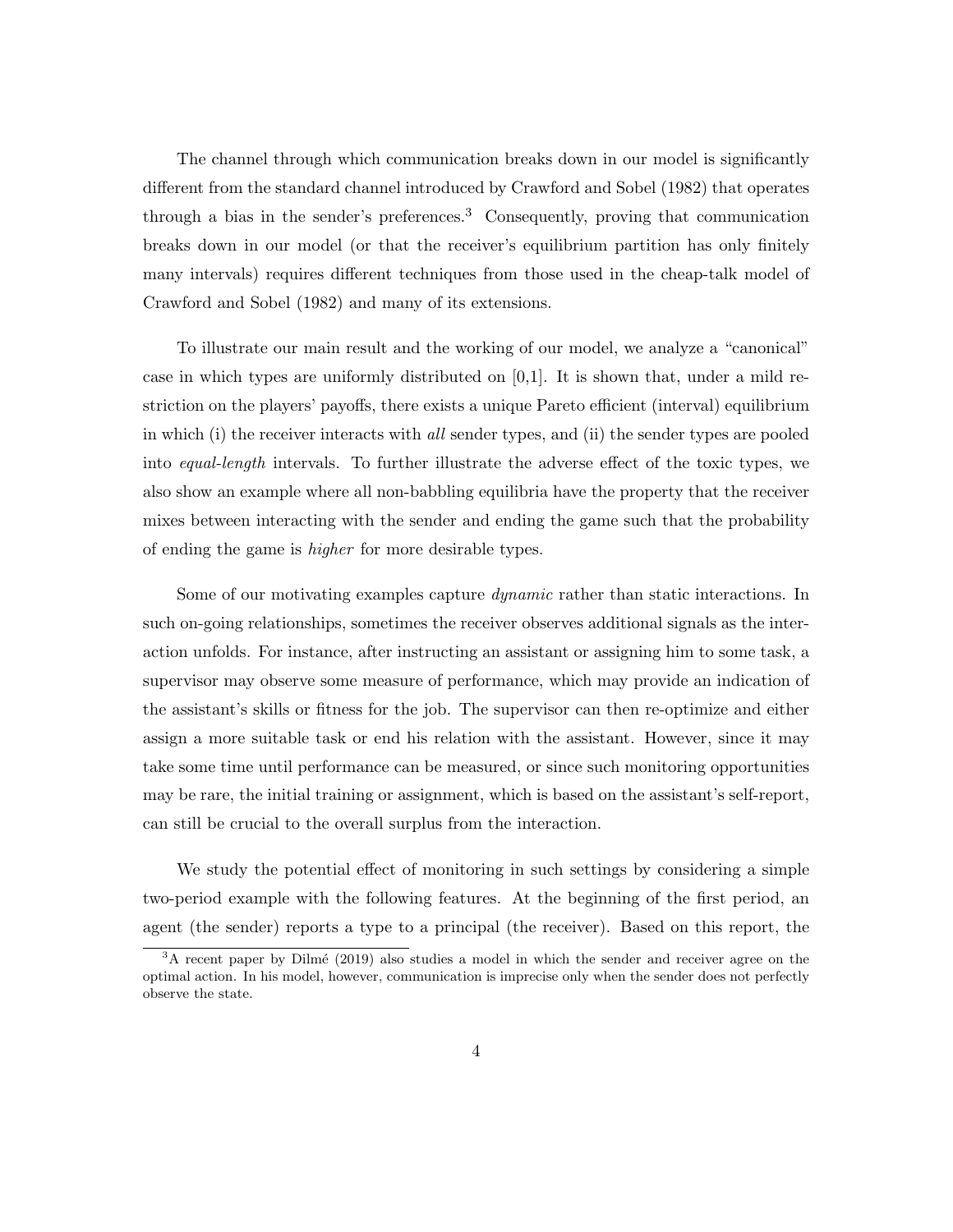principal assigns the agent to a task or chooses not to employ him in which case the game ends. If the game continues, then at the end of the first period the principal observes a noisy signal of the agent's type. Specifically, with some probability  $p < \frac{1}{2}$  the observation is pure noise, but with the complementary probability, the principal's observation coincides with the agent's type. Given his observation, the principal decides whether to keep the initial task assignment, assign the agent a different task, or fire the agent. We show that noisy monitoring severely hampers communication: regardless of how small the likelihood of the undesired sender types is, the receiver's equilibrium information partition consists of at most two intervals. Furthermore, we illustrate that the effect on communication can be so severe that both players may be better off in the absence of monitoring.

Related Literature. The conflict of interest in our model, as well as its implications, resemble the effect of adverse selection in Akerlof's (1970) classic lemons market. In that model, there are always gains from trade, yet the buyer and seller may fail to trade due to the presence of seller types with whom the buyer prefers not to transact. Similarly, in our model, despite perfect interest alignment between the receiver and most sender types, the players fail to realize full gains from interaction due to the presence of some sender types with which the receiver prefers not to interact. Of course, the two frameworks differ along other dimensions.

Two distinctive features of our model are the following:  $(i)$  the receiver disagrees with some sender types over the payoff from not interacting, but conditional on interacting, there is no conflict of interest, and  $(ii)$  the gains from interaction vary with the state. Similar features also appear in Che, Dessein, and Kartik (2013), who consider a model of multidimensional, comparative cheap talk, where a sender communicates the value of a number of projects, among which the receiver can choose at most one. Both players agree on which project is preferred, but they disagree on the value from choosing neither. The authors show that the equilibrium depends on the value of not choosing any project: when it is low, there is a truthful equilibrium; when it is intermediate, the sender recommends an inferior project, which is chosen with positive probability; and when it is high, no project is chosen. By contrast, we analyze *unidimensional* cheap talk where, by an "infection-like"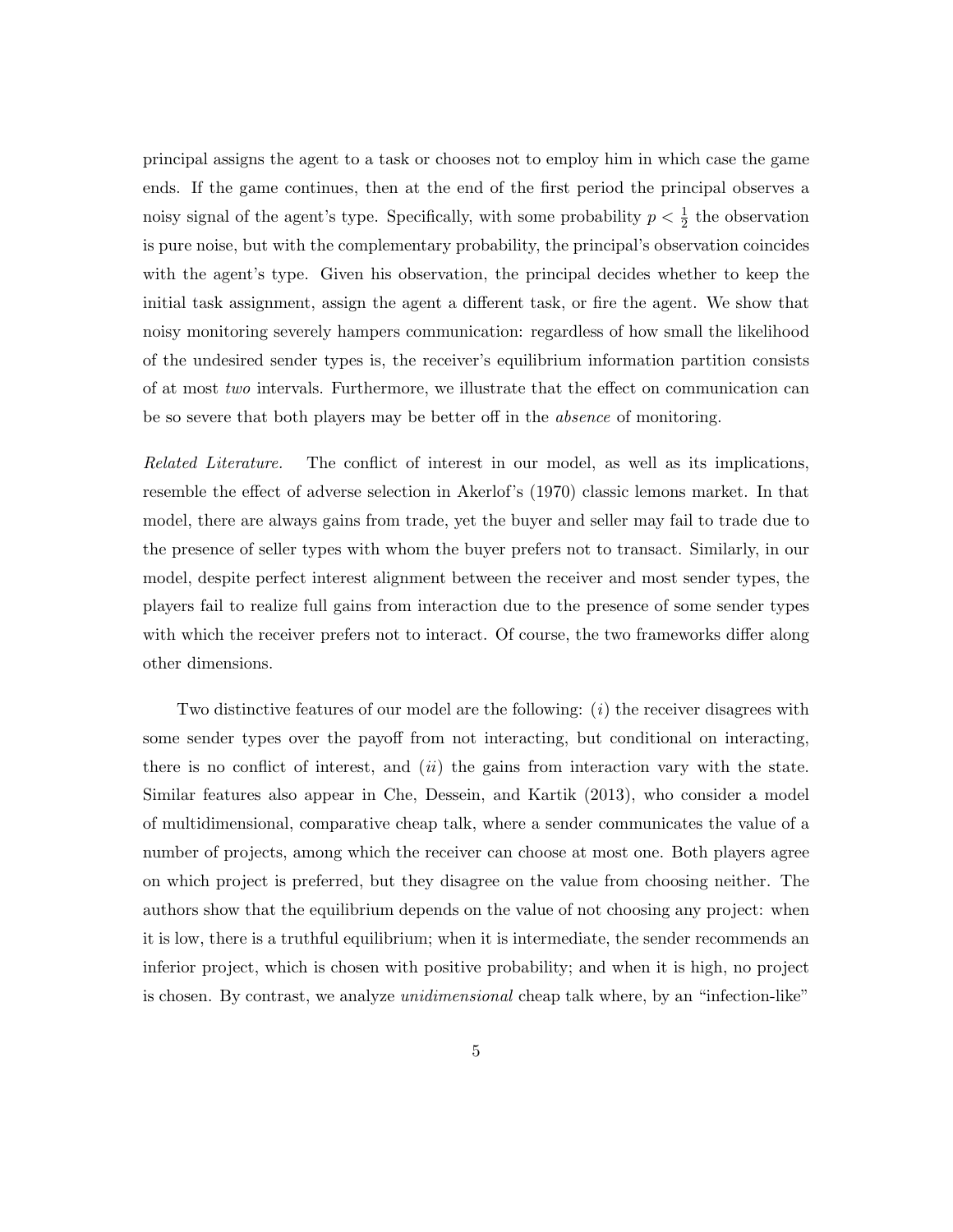argument, only coarse communication is possible: the incentive of the toxic types to pool with the remaining types ruins the ability of all types to fully reveal their information.

The second feature—i.e., state-dependent gains from interaction—is common in the comparative cheap-talk literature, pioneered by Chakraborty and Harbaugh (2007, 2010). The innovation of these papers is that a sender with state *independent* preferences can nevertheless communicate some information to a receiver whose preferences over actions depend on a multi-dimensional state.<sup>4</sup> In contrast, our point is that a sender with state dependent preferences, who agrees with the receiver on the optimal action in almost all states, may nevertheless be unable to reveal his information.

The loss of informative communication in our model is reminiscent of that in the literature on cheap talk with uncertainty over the sender's bias (notable examples include Morris (2001) and Morgan and Stocken (2003)). A key distinction between our work and these papers is the following. In these papers there is a positive probability that the sender is biased in every state, and hence the reason coarse communication arises is similar to that of Crawford and Sobel (1982). By contrast, in our model, even though all messages are coarse, whenever the receiver gets a message from types above the lowest equilibrium interval, he is certain that his interests are perfectly aligned with the sender.

Gordon (2010) studies cheap talk environments with states in which the players agree on the optimal actions. He characterizes a necessary condition for the existence of equilibria with infinitely many actions (Theorem 7 in his paper). However, our main result does not follow from his characterization since even our canonical case of linear values and uniform types (see Section 4) satisfies his necessary condition and yet we obtain equilibria with only finitely many actions. Indeed, Gordon (2010) shows that his condition is not sufficient.

The idea that even an extremely rare event or set of types can "infect" all the other states/types and have a dramatic effect on the equilibrium has been previously demonstrated in the literature on reputation in repeated games (pioneering works include Kreps

 $4$ The main idea is that the sender can give credible statements on whether the realized value in one dimension is higher or lower than the realized value in another dimension.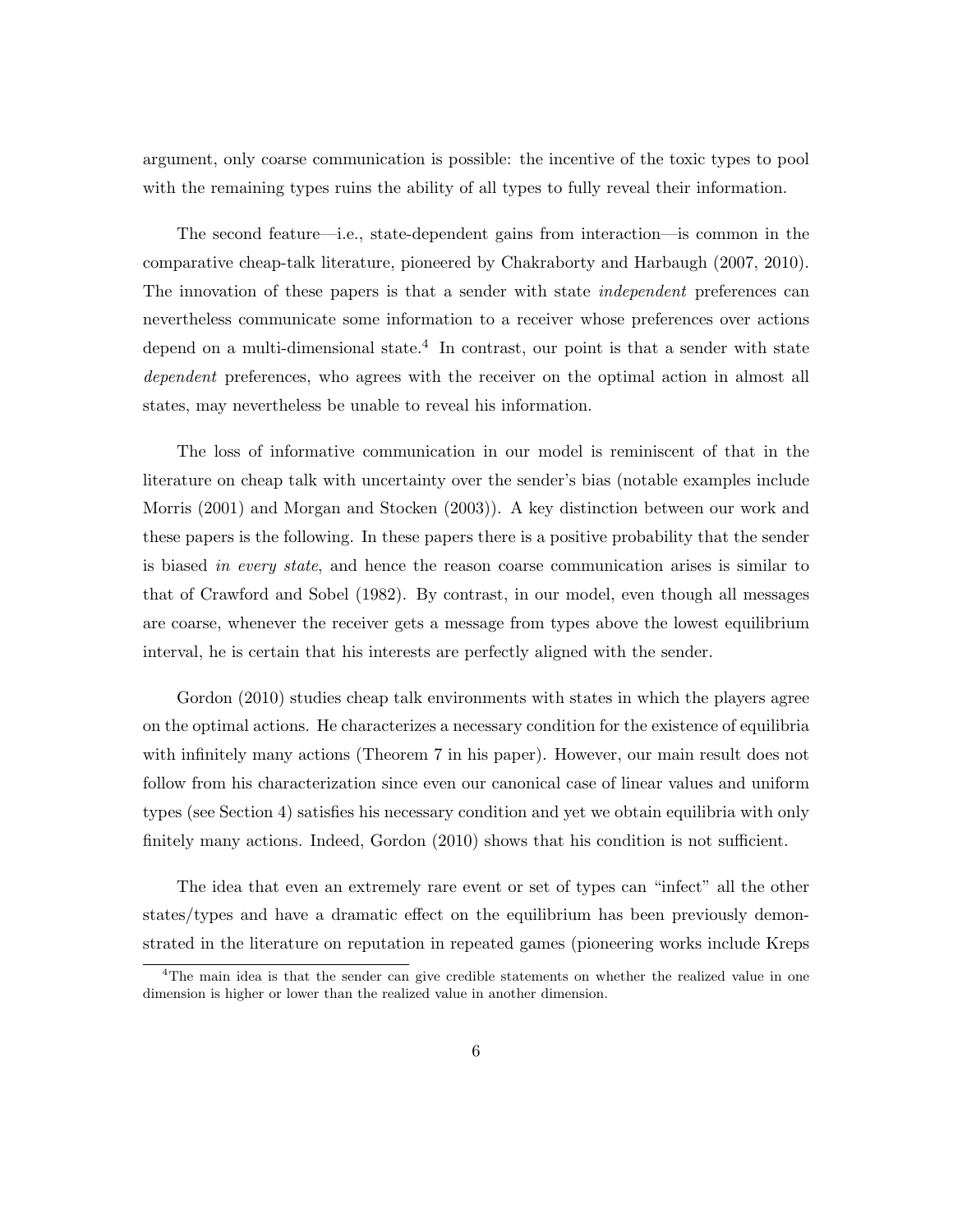and Wilson (1982) and Fudenberg and Levine (1989)) and in the global games literature (Rubinstein (1989), Carlsson and van Damme (1993) and the subsequent papers). More recently, Di Pei (2017) and Blume (2018) apply these contagion arguments to show that in cheap-talk games with higher-order uncertainty (either on the sender's preferences, or the set of available messages), coarse communication may arise even if interests are aligned (Di Pei (2017)) or when there are sufficiently many messages (Blume (2018)). However, the mechanisms of contagion in these literatures is very different from the one in our framework.

The rest of the paper is organized as follows. Section 2 introduces the general model. Our main result is described and proven in Section 3. Section 4 analyzes a canonical case with uniformly distributed types and Section 5 studies the effect of noisy monitoring on communication. Concluding remarks appear in Section 6.

## 2 Model

A sender privately draws a type  $\theta$  from a distribution  $F[0, 1]$  with a strictly positive, Lipschitz continuous, and differentiable density f. The sender sends a message  $m \in [0,1]$ to a receiver, after which the receiver chooses an action  $a \in [0,1] \cup \{N\}$ , where N is interpreted as a decision not to interact with the sender. We refer to  $N$  as the null action. Both players' payoffs depend on the action taken and on the sender's private information. The receiver's payoff is defined as follows:

$$
u^{R}(a,\theta) = \begin{cases} R(\theta) - r(\theta)L(|a - \theta|) & , a \in [0,1] \\ \rho & , a = N, \end{cases}
$$

where  $R(\cdot)$  is non-negative, continuous, and weakly increasing;  $r(\cdot)$  is positive, Lipschitz continuous and differentiable; and  $L(\cdot)$  is increasing, strictly convex, differentiable, and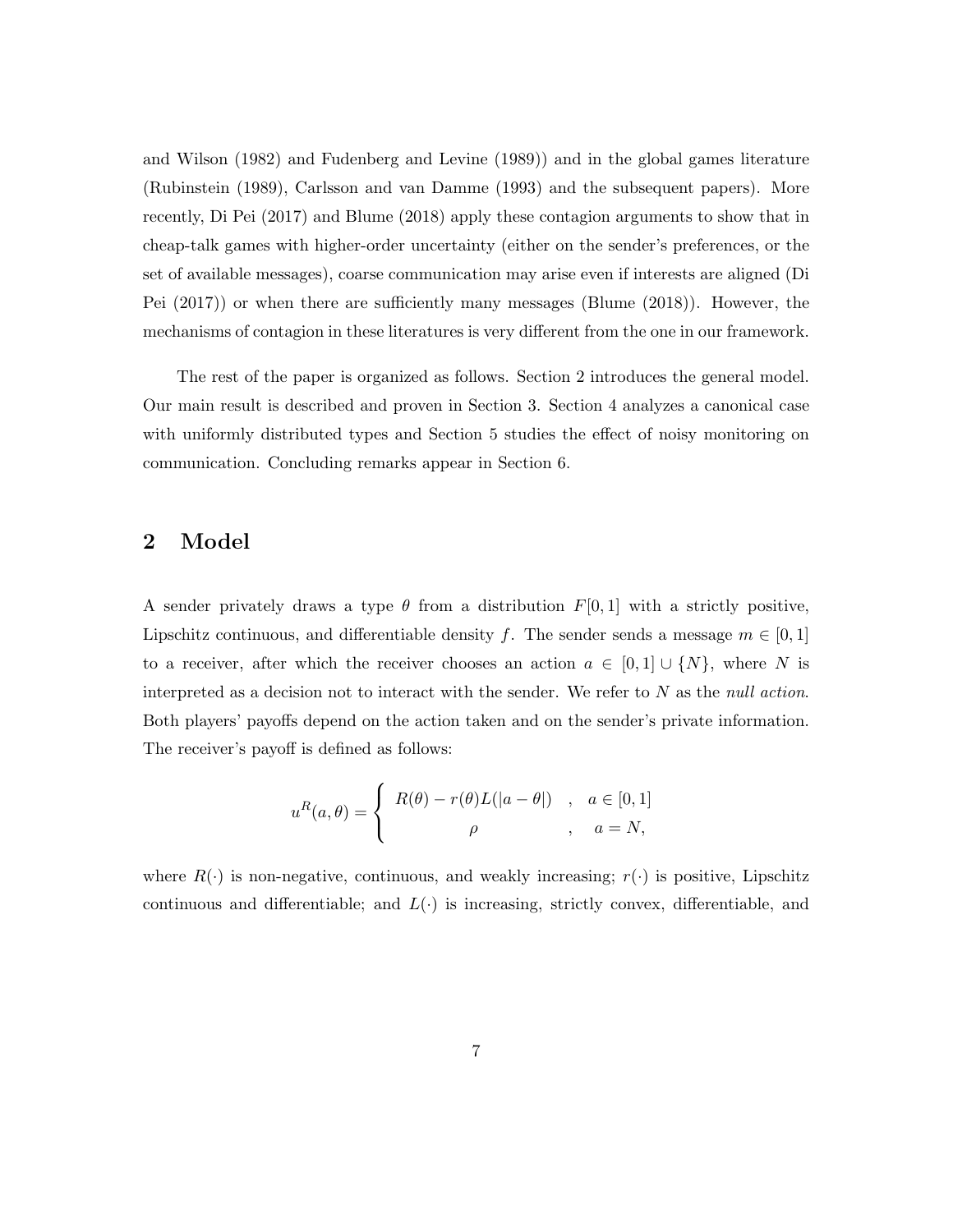satisfies  $L(0) = 0$ . The sender's payoff is similarly defined as follows:

$$
u^{S}(a,\theta) = \begin{cases} S(\theta) - s(\theta)\Lambda(|a - \theta|) & , a \in [0,1] \\ \sigma & , a = N, \end{cases}
$$

with the analogous assumptions made on  $S(\cdot)$ ,  $s(\cdot)$ , and<sup>5</sup>  $\Lambda(\cdot)$ . Note that these payoffs have the following property: conditional on  $a \neq N$ , both the sender and receiver agree on the optimal action, regardless of the sender's type. We assume that  $\sigma$  satisfies that each sender type strictly prefers any  $a \in [0,1]$  to  $a = N$ . In addition, we assume that  $R(0) < \rho < R(1)$ . That is, the receiver prefers  $a = N$  whenever  $R(\theta) < \rho$ , even if he is perfectly informed about the sender's type.<sup>6</sup> We refer to types  $\theta$  for which  $R(\theta) < \rho$  as toxic and our objective is to study the effect of toxic types on communication with other types with which the players' interests are perfectly aligned.

We interpret the above game as capturing a situation in which an employer needs to decide whether to hire an agent, and if so, what task to assign him. The agent's success depends both on his ability  $\theta$ , and on how closely the assigned task matches this ability. Both the employer and the agent benefit from success, and have aligned interests in the sense that, conditional on employing the agent, they agree on the best-fitting task. The only conflict of interest arises from the presence of toxic types: every agent type prefers to be employed and work on any task rather than be unemployed, while the employer prefers not to hire an agent if his ability is too low  $(R(\theta) < \rho)$ , and has no conflict of interest with other types.

We analyze the perfect Bayesian Nash equilibria of this game. Due to the generality of our specification, in addition to interval equilibria, in which each equilibrium message is associated with a (perhaps degenerate) interval of types, there may exist equilibria in which the mapping between types and *non-null* actions (i.e.,  $a \neq N$ ) is non-monotonic.

 $5\text{An equivalent formulation is to assume that the payoff to both players is zero when } a = N$ , but the receiver pays some cost to choose  $a \in [0, 1]$ .

 $6N$ ote that this implies that any equilibrium satisfies the NITS condition of Chen, Kartik, and Sobel (2008).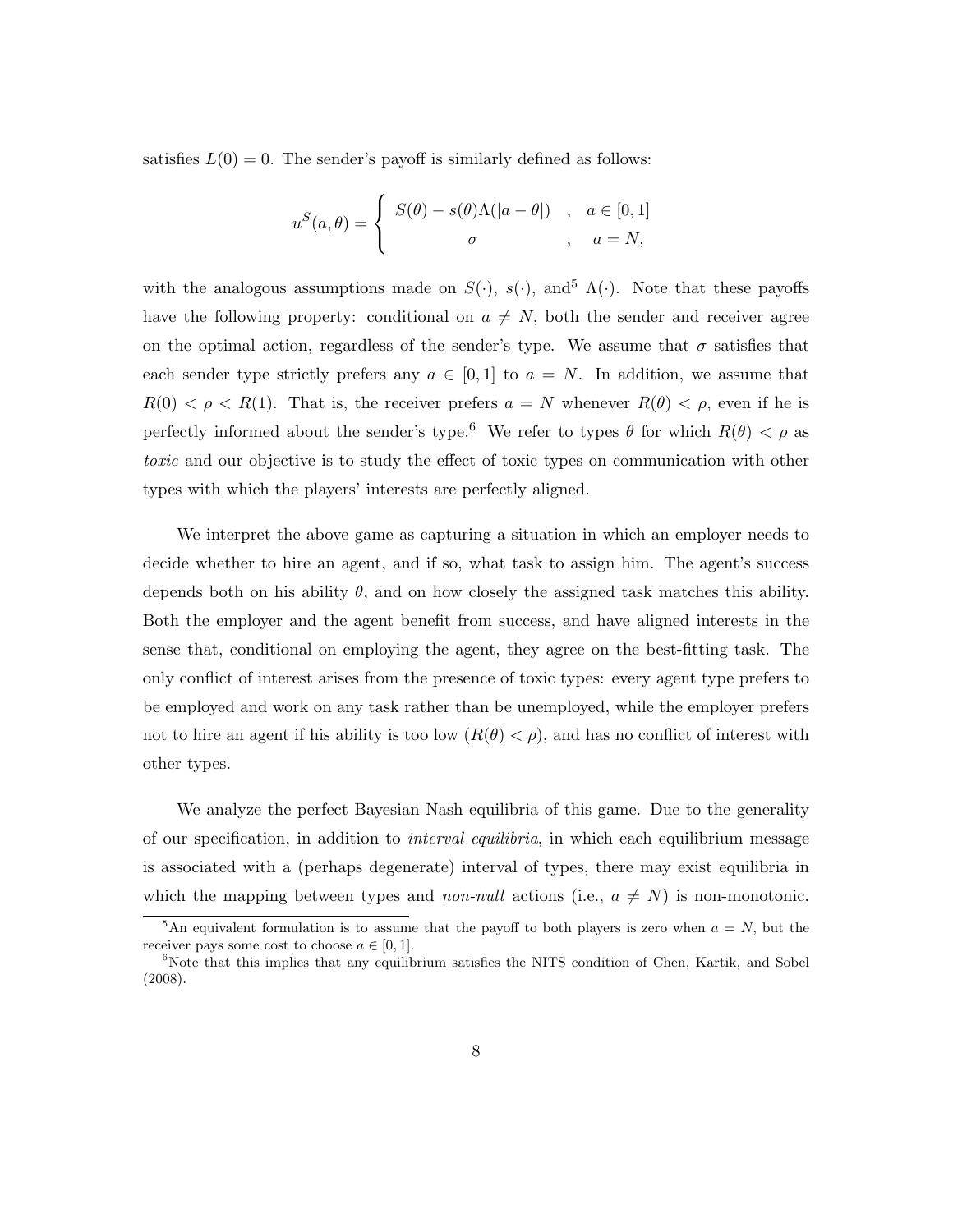The non-monotonicity in the type-to-action mapping may only occur on information sets where  $N$  is optimal for the receiver, i.e., information sets that do not create value for the receiver.<sup>7</sup> Unlike interval equilibria where messages have appealing meaning (e.g., the quality is low/high), non-monotonic equilibria lack a natural interpretation and, moreover, the existence and structure of such equilibria depend on the fine details of the functions  $^8$  $R(\cdot), r(\cdot), S(\cdot), s(\cdot)$ , and  $f(\cdot)$ . In this paper, we focus on interval equilibria and refer to any such equilibrium simply as an "equilibrium."

### 3 The main result

This section establishes our main result that even an arbitrarily small fraction of undesirable types prevents all sender types—including those whose preferences are aligned with the receiver's—from communicating mutually beneficial information.

**Theorem 1.** In any equilibrium, the support of the receiver's strategy consists of only finitely many actions.

While  $N$  is never optimal for the sender, the receiver shares this view only when facing a sender above some threshold. For types below that threshold, N is the receiver's best action. Because of this distinctive feature, the main argument in the proof of Theorem 1 (given in Lemma 1 below) is substantially different from the standard method of proof as in Crawford and Sobel (1982). To lay the groundwork, we start with several preliminary definitions and observations.

For any  $0 \leq x \leq y \leq 1$ , let

$$
V(x,y) = \max_{a \neq N} \int_x^y \left[ R(\theta) - r(\theta)L(|\theta - a|) \right] \frac{f(\theta)}{F(y) - F(x)} d\theta
$$

<sup>&</sup>lt;sup>7</sup>A variant of the standard sorting argument can be used to show that, on all other information sets, types are mapped into actions monotonically.

<sup>&</sup>lt;sup>8</sup>In the Appendix, we illustrate a possible construction of such an equilibrium and show that when  $S(\theta)$ and  $s(\theta)$  are constants, only interval equilibria exist.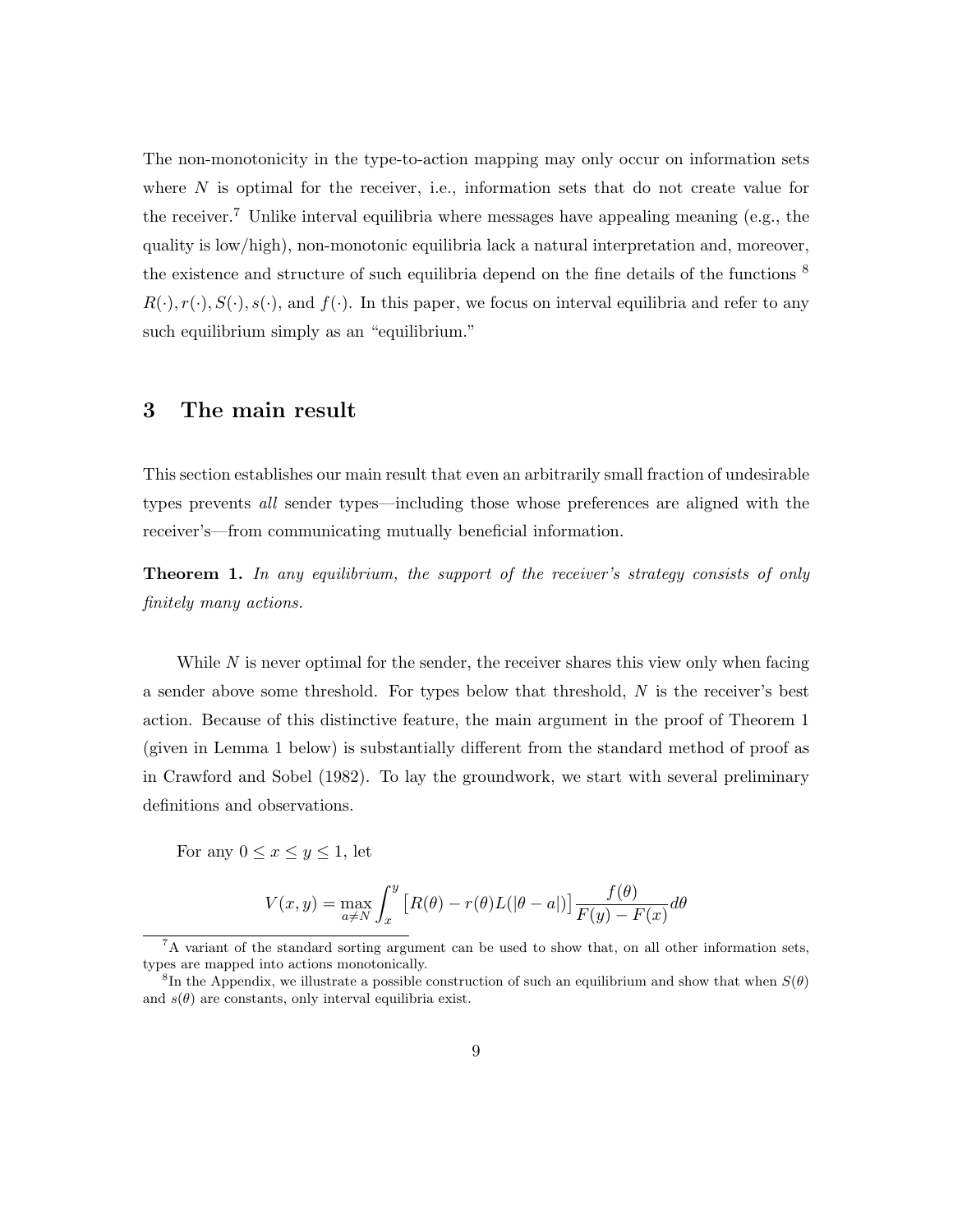denote the receiver's expected payoff from the optimal action  $a \neq N$ , given the belief that  $\theta \in [x, y]$ . If  $V(0, y) < \rho$  for all  $y \geq 0$ , then in equilibrium the receiver chooses N with certainty and Theorem 1 holds trivially. A necessary condition for informative communication in equilibrium is  $V(0, y) \geq \rho$ , for some y. We maintain this assumption throughout the rest of the paper.

**Observation 1.** Fix an equilibrium. There exists an equilibrium message after which  $N$  is chosen with probability 1 if and only if N is played with certainty regardless of the sender's message.

This observation follows from our assumption that every sender type prefers some action in  $[0,1]$  to the action N. Thus, if the receiver chooses with positive probability a non-null action following some message that is sent in equilibrium, then *every* sender type would induce a non-null action with positive probability in that equilibrium. This leads to the following observation.

**Observation 2.** In any equilibrium, the receiver's information set that contains  $\theta = 0$  is a non-degenerate interval.

This observation essentially plants the seed that leads to our main result: if for some reason an interval of sender types must pool, this creates a ripple effect that coarsens the communication with all sender types. To create this effect, the interval of pooling types can reside anywhere in the type space. While in our model the incentive to pool arises because the receiver prefers not to interact with sufficiently low types, more generally, some sender types may want to pool because they disagree with the receiver over the optimal action. For example, think of situations where the most profitable (from an employer's point of view) tasks to assign workers with sufficiently high ability are tasks that workers would like to avoid (e.g., suppose high-ability workers are considered more motivated and trustworthy and hence are assigned more administrative duties). Here, "toxic types" are located at the top of the type space and they prefer to pool with slightly lower types.

Observation 2 follows from Observation 1 because either all types induce  $N$  with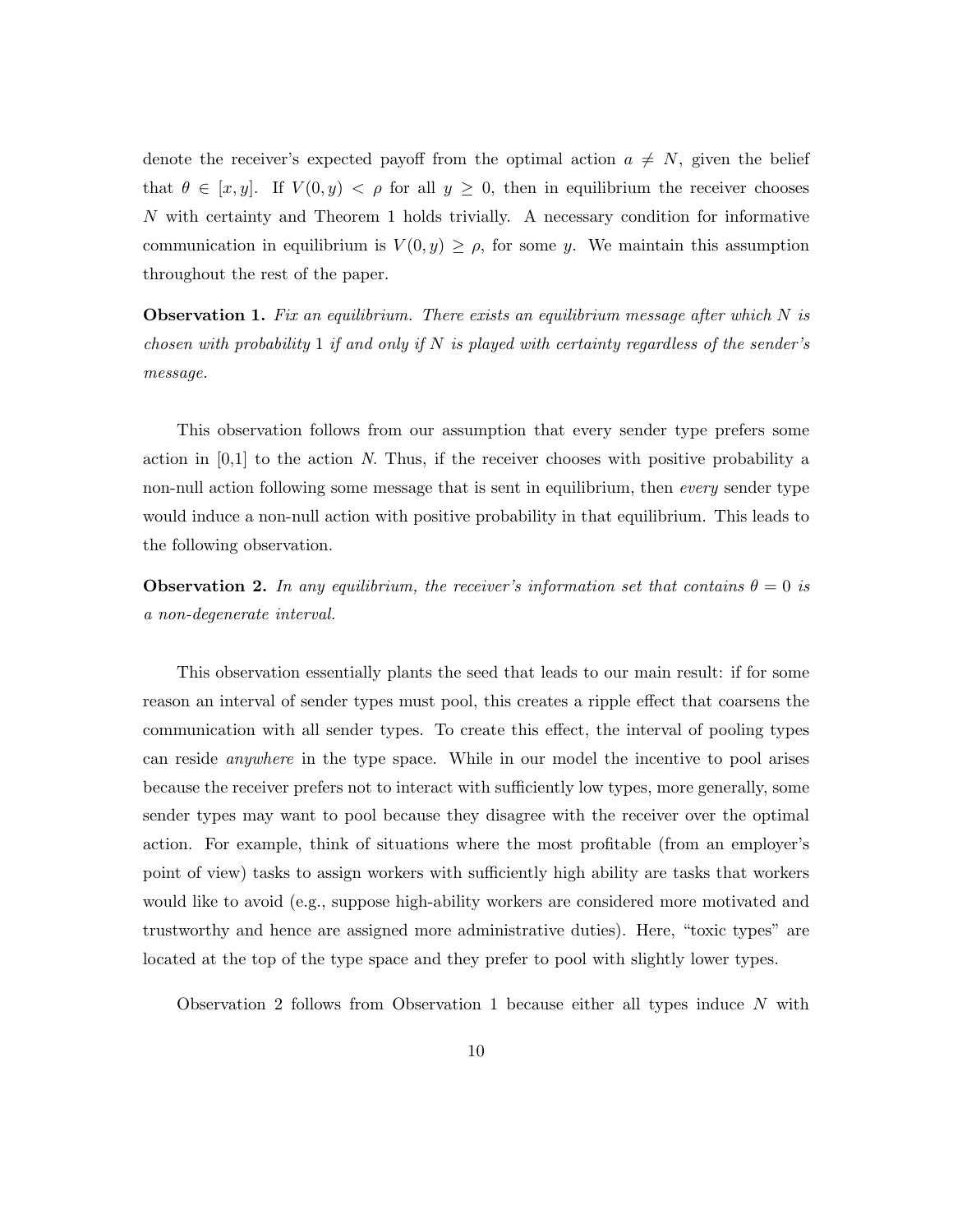certainty (in which case the interval is  $[0, 1]$ ) or a non-null action is a best response for the receiver (and so the length of the interval is positive since  $V(0,0) = 0 < \rho$ ). Taken together, our assumptions on  $L(\cdot)$ , the continuity of  $f(\cdot)$  and  $r(\cdot)$ , and Observation 2 imply that the optimal non-null action at a non-degenerate interval  $[x, y]$  is strictly below<sup>10</sup> y. The indifference condition of the sender's boundary type between two adjacent intervals then implies the following.

**Observation 3.** Suppose that  $[x, y]$ , where  $y < 1$ , is a receiver's information set in an equilibrium in which non-null actions are played. Then the receiver's information partition in that equilibrium contains a non-degenerate interval  $[y, z]$ .

Clearly, if the intervals do not decrease in length when the state increases (as is the case in the example of uniform types that we analyze in the next section), then it is easy to see why Theorem 1 holds. The challenge in proving Theorem 1 is that, in general, the intervals may *decrease* in length as the state increases. The main step in the proof is, therefore, to show that the intervals do not shrink too fast.

Assume by contradiction that there exists an equilibrium in which the receiver's information partition contains an infinite sequence of intervals  $\{I_j\}_{j=1}^{\infty}$  in which  $0 \in I_1$  and  $\sup(I_j) = \inf(I_{j+1})$ . Let  $\eta_j$  denote the length of  $I_j$ . Observations 2 and 3 imply that to prove Theorem 1 it suffices to prove the following result.

**Lemma 1.** The series  $\sum_{j=1}^{\infty} \eta_j$  diverges.

Lemma 1 is proven in three steps. Step 1 sets an upper bound on the receiver's optimal action given a belief that the sender type is in some interval I. To derive this upper bound, we modify the receiver's optimization problem when the sender type is known to be in

<sup>&</sup>lt;sup>9</sup>We ignore equilibria in which the sender transmits *redundant* information since for any such equilibrium, there exists an equilibrium that does not contain redundant information transmission. For example, we identify an equilibrium in which the sender reveals whether his type is  $0$  or not and the receiver chooses  $N$ with certainty, with the completely uninformative equilibrium where the receiver has only one information set.

<sup>&</sup>lt;sup>10</sup>We denote any interval information set whose infimum and supremum are, respectively, x and y by  $[x, y]$ .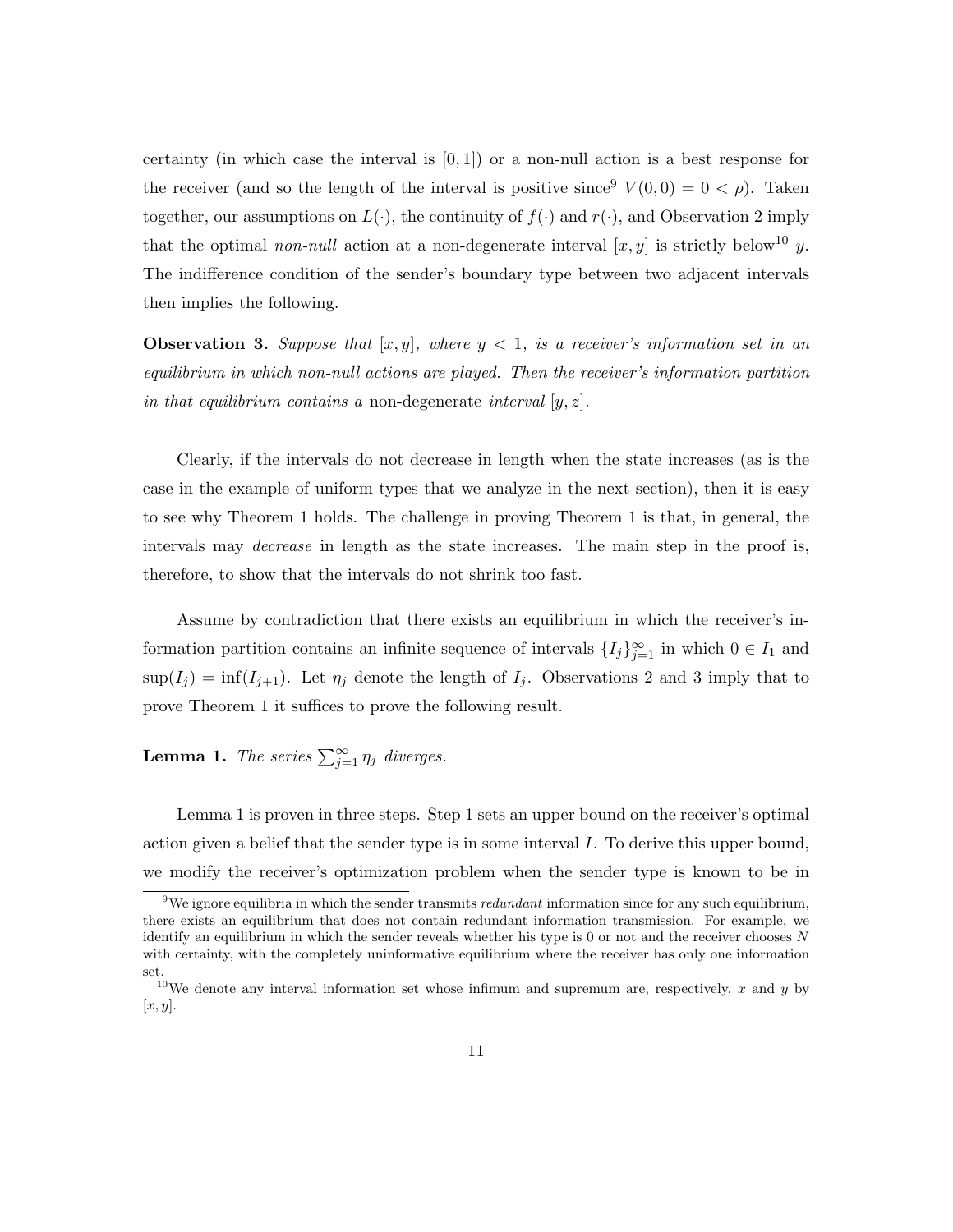I such that the resulting solution is necessarily *higher* than the solution to the original optimization problem. In step 2, applying the indifference condition of a sender type that is on the boundary between two adjacent intervals, we use the upper bound on the receiver's optimal action established in step 1 to derive a lower bound on the ratio between the length of an interval and the length of the adjacent lower interval. In the third and final step, we construct a (sub)sequence of intervals from the receiver's equilibrium information partition. Using the lower bound on the ratio of two adjacent intervals, which we derived in the previous step, we show that the sum of interval lengths in this sequence must exceed one. Hence, there cannot exist an equilibrium in which the receiver's induced information partition contains infinitely many intervals.

Proof of Lemma 1. The proof proceeds in three steps.

Step 1. Deriving an upper bound on the receiver's optimal response at an information set. Let  $I = [\underline{I}, \overline{I}] \subseteq [0, 1]$  be an interval. The (unique) action  $a \neq N$  that attains  $V(\underline{I}, \overline{I})$  solves

$$
\min_{a \in I} \int_{I} L(|a - \theta|) r(\theta) f(\theta) d(\theta).
$$
\n(1)

Let  $-\infty < \underline{r} < \overline{r} < \infty$  and  $0 < f < \overline{f} < \infty$  satisfy  $f < f(\theta) < \overline{f}$  and  $\underline{r} < r(\theta) < \overline{r}$  for all  $\theta \in [0, 1]$ . Such values exist because  $r(\cdot)$  and  $f(\cdot)$  are continuous on [0, 1]. In addition, denote by  $\underline{r}_I$  and  $\underline{f}_I$  the minimal values of the functions  $r(\cdot)$ ,  $f(\cdot)$  on I. It follows that

$$
L(|a - \theta|)r(\theta)f(\theta) = L(|a - \theta|) \left[ \underline{r}_I + (r(\theta) - \underline{r}_I) \right] \left[ \underline{f}_I + (f(\theta) - \underline{f}_I) \right].
$$

Hence, (1) can be rewritten as a problem where the receiver chooses  $a \in I$  to minimize

$$
\underline{r}_I \underline{f}_I \int_I L(|a - \theta|) d\theta + \int_I L(|a - \theta|) \underline{r}_I(f(\theta) - \underline{f}_I) d\theta +
$$
  
+ 
$$
\int_I L(|a - \theta|) \underline{f}_I(r(\theta) - \underline{r}_I) d\theta + \int_I L(|a - \theta|) (r(\theta) - \underline{r}_I) (f(\theta) - \underline{f}_I) d\theta.
$$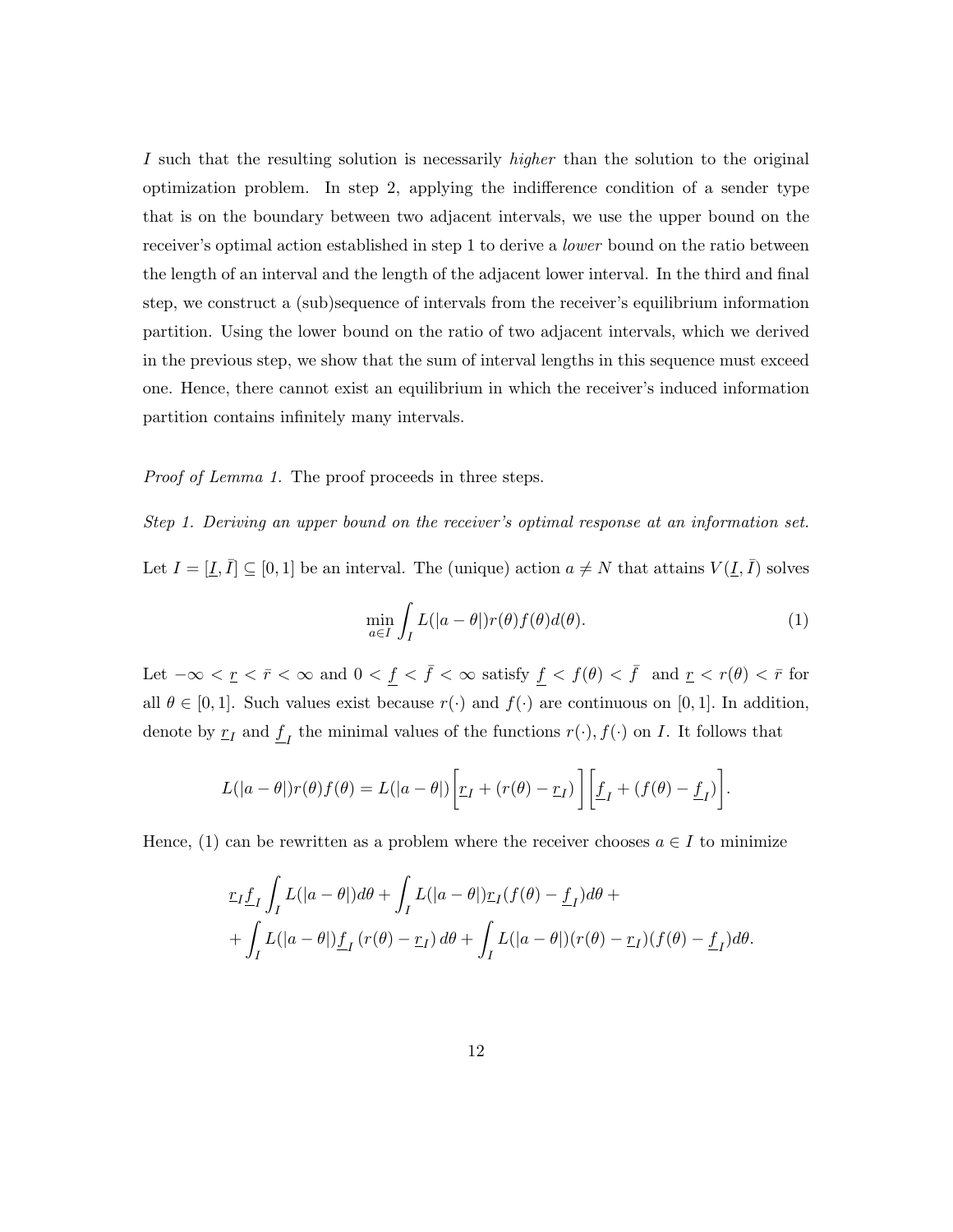Denote the solution to this problem by  $a^*(I)$ . Observe that if the receiver's objective were only  $\frac{r}{L} \int_I L(|a-\theta|) d\theta$  (the first term in the above expression), then by the convexity of  $L(\cdot)$ , the optimal solution would be the midpoint  $(\frac{I+\bar{I}}{2})$  of the interval I. However, the remaining summands in the objective may push the action either below or above the midpoint. We now derive an upper bound on  $a^*(I)$ .

Choose some  $A \in \mathbb{R}$  greater than the Lipschitz constants of both f and r. Note that for all  $\theta$ , the product  $A \cdot (\theta - \underline{I})$  is an upper bound for both  $(f(\theta) - \underline{f}_I)$  and  $(r(\theta) - \underline{r}_I)$ . Furthermore, since  $(\theta - \underline{I}) < 1$ , we have  $(r(\theta) - \underline{r}_I) \cdot (f(\theta) - \underline{f}_I) < A^2 \cdot (\theta - \underline{I})$ .

We now define the following modified minimization problem.

$$
\min_{a \in I} \; \underline{rf} \int_I L(|a - \theta|) d\theta + \left( (A(\bar{r} + \bar{f}) + A^2) \int_I (\theta - \underline{I}) d\theta \right) \cdot L(\bar{I} - a),
$$

The first summands of the two problems differ only in that the weight on  $\int_I L(|a - \theta|) d\theta$ in the modified problem is (weakly) lower,  $r \underline{f} \leq r \underline{I} \underline{f}$ . The remaining summands in the original problem are replaced by an expression that is minimized at the top boundary of the interval. Moreover, note that for each  $\theta$ ,

$$
(A(\overline{r}+\overline{f})+A^2)(\theta-\underline{I})>\underline{r}_I(f(\theta)-\underline{f}_I)+\underline{f}_I(r(\theta)-\underline{r}_I)+(r(\theta)-\underline{r}_I)(f(\theta)-\underline{f}_I).
$$

Hence, for each  $\theta$ , the coefficient of  $L(\bar{I}-a)$  in the modified problem is strictly greater than the sum of coefficients of  $L(\cdot)$  in the second, third, and fourth summands in the original problem. It follows that the solution to the modified problem, which we denote by  $a^{**}(I)$ , is weakly higher than  $a^*(I)$ . Since  $L(\cdot)$  is differentiable and convex,  $a^{**}(I)$  can be derived from the first-order condition with respect to a :

$$
\underline{rf}\left[L(a^{**}(I) - \underline{I}) - L(\bar{I} - a^{**}(I))\right] - (A(\bar{r} + \bar{f}) + A^2)L'(\bar{I} - a^{**}(I))\frac{|I|^2}{2} = 0. \tag{2}
$$

Since  $a^{**}(I) \geq \frac{I+\bar{I}}{2}$  $\frac{+1}{2}$ , by the mean value theorem and the strict convexity of L, there exists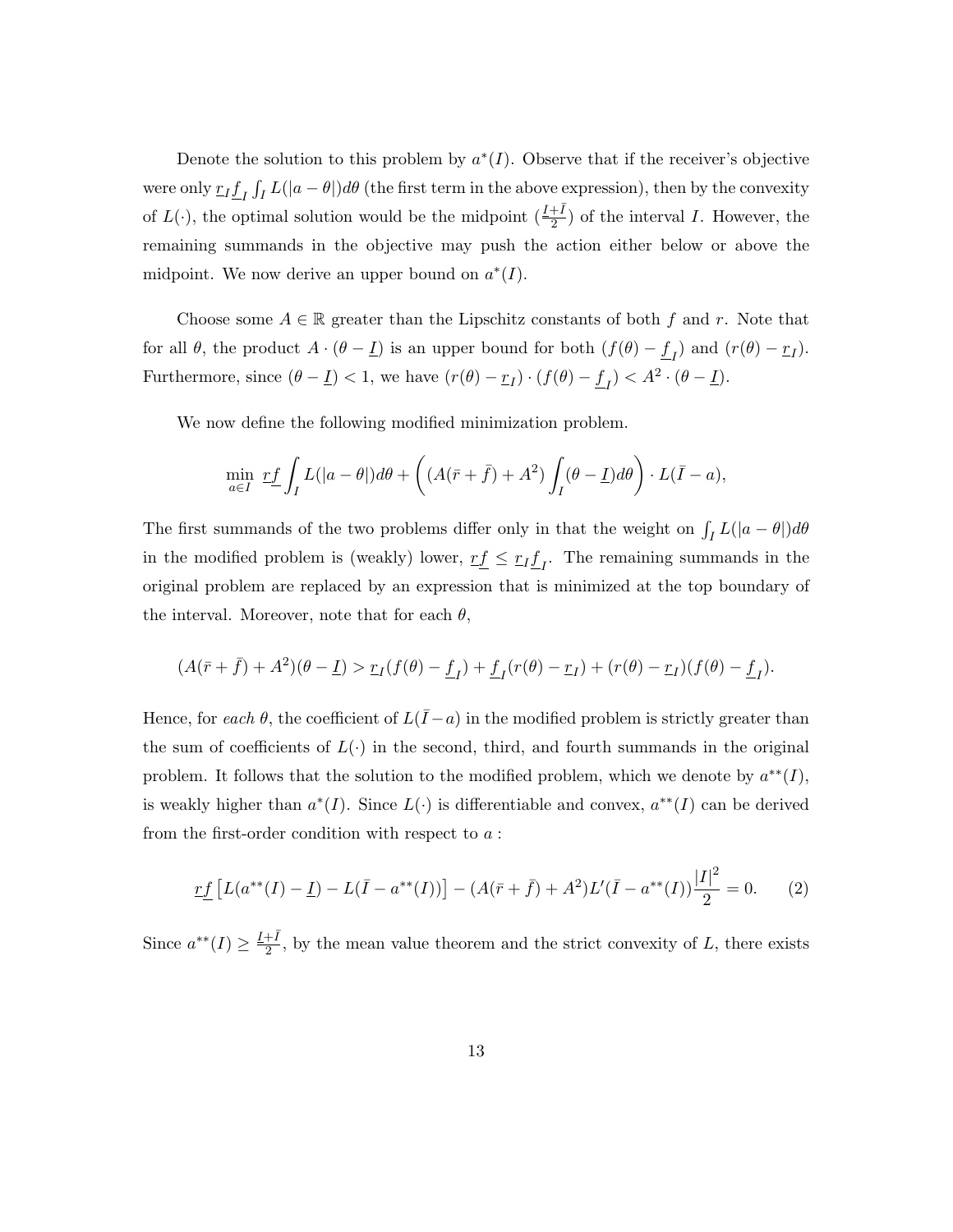a unique  $Z \in [L'(\bar{I} - a^{**}(I)), L' (a^{**}(I) - I)]$  such that

$$
L(a^{**}(I) - \underline{I}) - L(\overline{I} - a^{**}(I)) = Z[(a^{**}(I) - \underline{I}) - (\overline{I} - a^{**}(I))] = Z[2a^{**}(I) - (\underline{I} + \overline{I})].
$$

Thus, (2) can be rewritten as

$$
a^{**}(I) = \frac{\underline{I} + \bar{I}}{2} + \frac{(A(\bar{r} + \bar{f}) + A^2)}{\underline{rf}} \cdot \frac{L'(\bar{I} - a^{**}(I))}{Z} \cdot \frac{|I|^2}{4}
$$

and since  $Z \geq L'(\bar{I} - a^{**}(I)),$  denoting

$$
\gamma(I) \equiv \frac{(A(\bar{r} + \bar{f}) + A^2)}{4\underline{r}\underline{f}} \cdot |I|^2, \qquad (3)
$$

,

we obtain the upper bound,  $a^*(I) \le a^{**}(I) \le \frac{I+\bar{I}}{2} + \gamma(I)$ .  $\parallel$ 

In general, it is not guaranteed that  $\frac{I+\bar{I}}{2} + \gamma(I) \in I$ . However, observe that  $\gamma(I)$  can be made arbitrarily small relative to  $|I|$  by considering a sufficiently short interval  $I$ . We refer to an interval for which  $\gamma(I) < \frac{|I|}{4}$  $\frac{1}{4}$  as a *short interval*. To proceed with the proof, it is sufficient to restrict attention to the case where all members of the receiver's information partition are short intervals.<sup>11</sup>

Step 2. Deriving a lower bound on the ratio of two adjacent intervals in the receiver's information partition.

Let  $[x, y]$  and  $[y, z]$  be two adjacent intervals in the receiver's equilibrium information partition such that  $y - x \ge z - y$ . The indifference condition of the threshold type y implies

$$
y - a^*([x, y]) = a^*([y, z]) - y.
$$

Since  $a^*([x,y]) \leq \frac{x+y}{2} + \gamma([x,y])$ , we have  $a^*([y,z]) \geq y + \frac{y-x}{2} - \gamma([x,y])$ . Combining this inequality with  $a^*([y, z]) \leq \frac{y+z}{2} + \gamma([y, z])$ , we obtain  $\frac{y+z}{2} + \gamma([y, z]) \geq y + \frac{y-x}{2} - \gamma([x, y])$ ,

 $11$ The lemma holds trivially if the intervals do not become arbitrarily small eventually.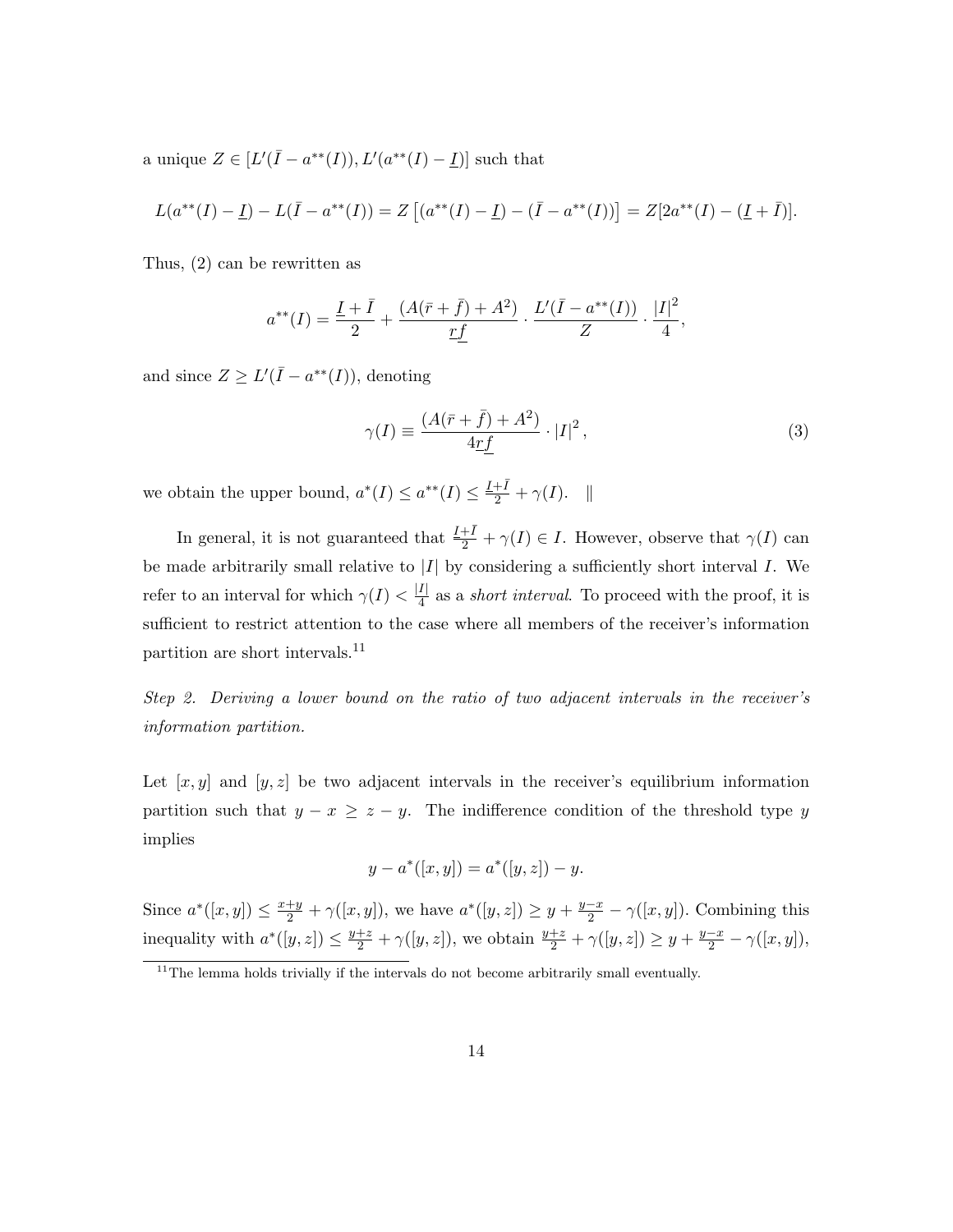which gives

$$
z - y \ge y - x - 2\gamma([x, y]) - 2\gamma([y, z]).
$$

Dividing both sides of this inequality by  $(y - x)$  yields

$$
\frac{z-y}{y-x} \ge 1 - \frac{2\gamma([x,y])}{y-x} - \frac{2\gamma([y,z])}{y-x} \ge 1 - \frac{2\gamma([x,y])}{y-x} - \frac{2\gamma([y,z])}{z-y} \ge 1 - \frac{4\gamma([x,y])}{y-x}, \quad (4)
$$

where the middle inequality follows from  $y-x \geq z-y$  and the last inequality holds because  $\gamma(I)$  $\frac{I(I)}{|I|}$  increases in |I|. ||

Step 3. Constructing a subsequence of equilibrium intervals with a divergent series of lengths.

Assume by contradiction that  $\sum_{j=1}^{\infty} \eta_j \leq 1$ . From the sequence  $\{\eta_j\}_{j=1}^{\infty}$  we construct a decreasing subsequence of short intervals  $\{\zeta_k\}_{k=1}^{\infty}$  as follows. Let  $\zeta_1 = \eta_{j_1}$ , where  $j_1$  is the smallest integer such that  $I_j$  is a short interval and  $\eta_j < \eta_{j1}$  for all  $j > j_1$ . Such a  $j_1$  exists since otherwise  $\sum_{j=1}^{\infty} \eta_j$  diverges. Similarly, let  $\zeta_2 = \eta_{j_2}$ , where  $j_2 > j_1$  is the smallest integer such that  $\eta_j < \eta_{j_2}$  for all  $j > j_2$ . Continuing inductively in the same manner we define  $\zeta_n = \eta_{j_n}$ , where  $j_n > j_{n-1}$  is the smallest integer such that  $\eta_j < \eta_{j_n}$  for all  $j > j_n$ . Note that  $\sum_{i=1}^{\infty} \zeta_i \leq 1$  (as a subseries of a convergent series of positive numbers). By construction,  $\{\zeta_n\}_{n=1}^{\infty}$  is a monotonically decreasing sequence where  $\zeta_{i+1} \geq \eta_{j_i+1}$ . Thus, (4) implies  $\frac{\zeta_{i+1}}{\zeta_i} \geq 1 - \frac{4\gamma(I_{j_i})}{\zeta_i}$  $\frac{(I_{j_i})}{\zeta_i}$  or, equivalently,<sup>12</sup>

$$
\zeta_{i+1} \ge \left[1 - \frac{4\gamma(I_{j_i})}{\zeta_i}\right] \cdot \zeta_i.
$$

As  $\frac{\gamma(I)}{|I|}$  is increasing in |I|, the ratio  $\delta_i = \left[1 - \frac{4\gamma(I_{i_i})}{\zeta_i}\right]$  $\overline{\zeta_i}$  $\vert$  increases when *i* increases because  $\zeta_i$  decreases. Hence, by comparing  $\sum_{i=k}^{\infty} \zeta_i$  to a geometric series whose first element is  $\zeta_k$ 

<sup>&</sup>lt;sup>12</sup>To see why, recall that by definition,  $\zeta_i$  is the length of the interval  $I_{j_i}$ , and that either  $\zeta_{i+1}$  and  $\zeta_{i+1}$ are the lengths of two adjacent intervals, or  $\zeta_{i+1}$  is higher than the length of the interval adjacent to  $I_{ji}$ .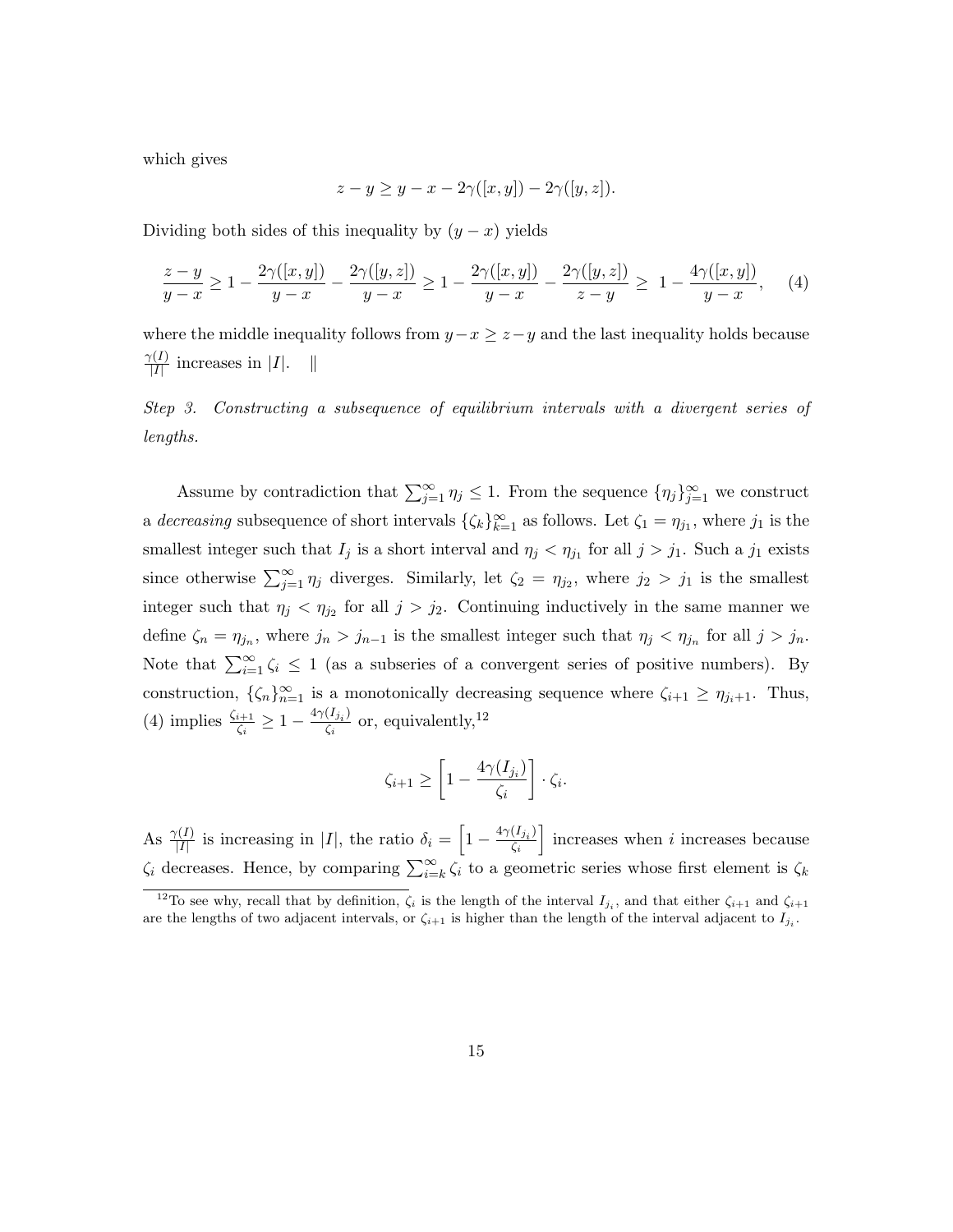and the *common* ratio is  $\delta_k$ , it follows that, for any  $k \in \mathbb{N}$ ,

$$
\sum_{i=1}^{\infty} \zeta_i = \sum_{i=1}^{k-1} \zeta_i + \sum_{i=k}^{\infty} \zeta_i \ge \sum_{i=1}^{k-1} \zeta_i + \frac{\zeta_k}{1 - \delta_k} = \sum_{i=1}^{k-1} \zeta_i + \frac{\zeta_k^2}{4\gamma(I_{j_k})}.
$$
(5)

By definition,  $\lim_{k\to\infty}\sum_{i=1}^{k-1}\zeta_i = \sum_{i=1}^{\infty}\zeta_i$ . However, by (3),  $\frac{\zeta_k^2}{4\gamma(I_{j_k})}$  is positive and does not depend on  $k$ , a contradiction.  $\Box$ 

We have therefore established that in equilibrium, the receiver's information partition cannot consist of infinitely many intervals. This completes the proof of Theorem 1.

The above result relies on our assumption that the players' payoff functions are symmetric. With asymmetric payoff functions there would still be some infection, and desirable sender types would suffer from reduced ability to communicate their information to the receiver, but this infection might vanish and leave sufficiently high sender types unaffected.

**Example 1.** Suppose that when the receiver chooses  $a \neq N$ , the sender's payoff is

$$
u^{S}(a, \theta) = -(\theta - a)^{2},
$$

while the receiver's payoff is,

$$
u^{R}(a,\theta) = \begin{cases} \theta - 4(\theta - a)^{2} & , \theta > a \\ \theta - (\theta - a)^{2} & , \theta \leq a. \end{cases}
$$

Also, assume that the sender's and receiver's payoffs from the receiver's action  $a = N$  are  $\sigma < -1$  and  $\rho > 0$ , respectively. Note that, conditional on  $a \neq N$ , the players' interests are aligned in the sense that both would choose  $a = \theta$  in every state  $\theta$ . However, since  $\rho > 0$ , in any equilibrium, sufficiently low types must be pooled together.

Assume that the state is uniformly distributed on  $[0, 1]$ . Suppose that when the receiver's information set is  $[x, y]$ , he does not choose  $a = N$ . In this case, it is easy to verify that he selects the action  $\frac{1}{3}x + \frac{2}{3}$  $\frac{2}{3}y$ . If  $y < 1$ , from the indifference of the boundary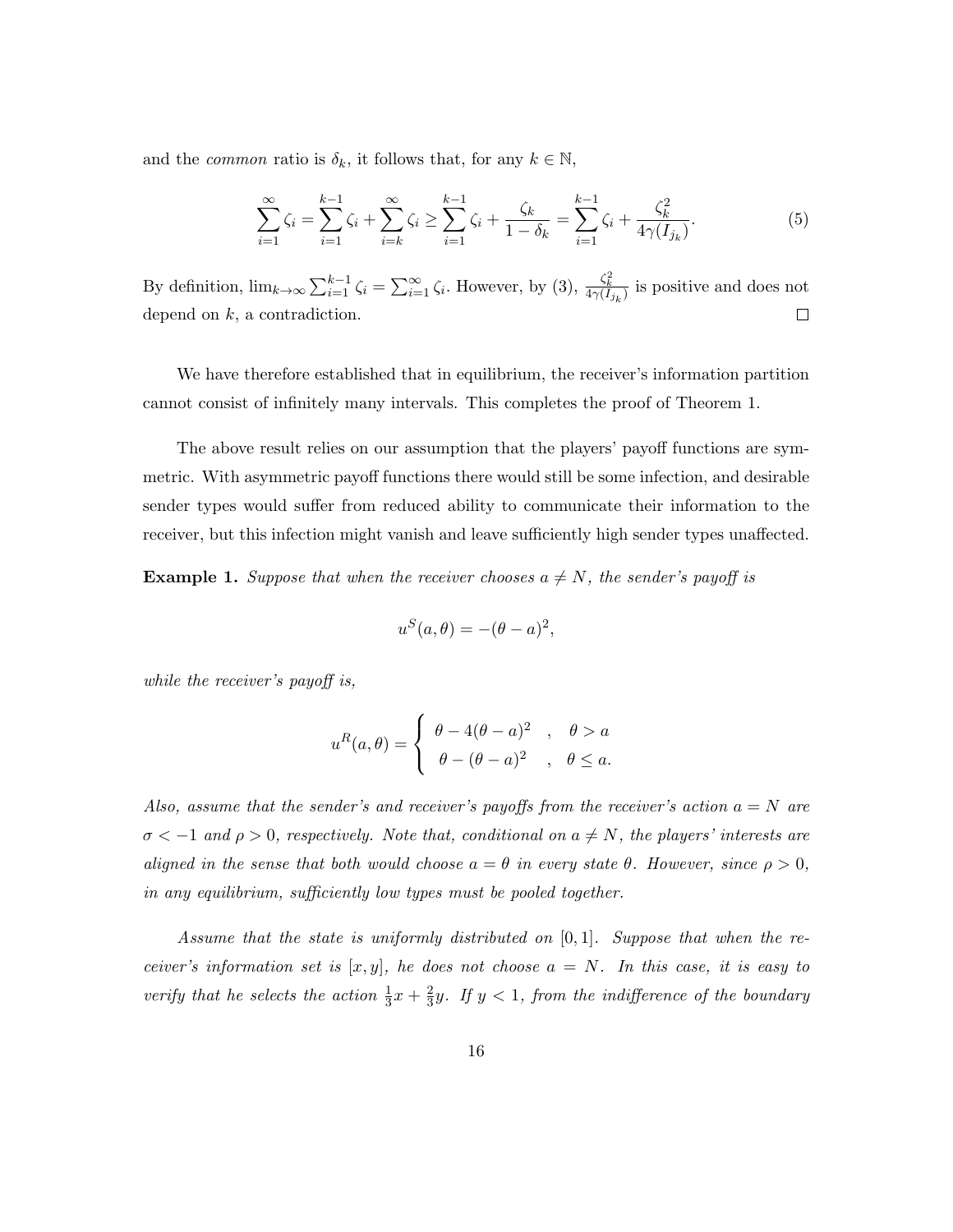sender type  $\theta = y$ , we can conclude that the length of the interval right-adjacent to  $[x, y]$  $is^{13}$   $\frac{1}{2}(y-x)$ .

For example, if  $\rho = \frac{25}{216}$ , there exists an equilibrium where the receiver's information partition consists of infinitely many non-degenerate intervals whose union is  $[0, \frac{1}{2}]$  $\frac{1}{2}$  and singletons above  $\frac{1}{2}$ . The leftmost interval in this partition is  $[0, \frac{1}{4}]$  $\frac{1}{4}$  and the length of every *other interval in*  $[0, \frac{1}{2}]$  $\frac{1}{2}$  is half the length of its left-adjacent neighbor. In this case, the adverse effect that arises from the existence of undesirable types (i.e., sender types below  $\rho)$  vanishes as  $\theta$  increases and does not impact at all sufficiently high (here  $\theta > \frac{1}{2}$ ) sender types.

### 4 Linear values and uniform types

This section serves two purposes. First, it illustrates Theorem 1 by characterizing the unique Pareto efficient (interval) equilibrium for a simple specification of our model. Second, it demonstrates how a small set of toxic types can have a dramatic effect on the ability of all sender types to communicate with the receiver.

We focus on the case in which the distribution of types is uniform and the sender's type θ represents the value he generates when a = θ. The main part of the section is devoted to characterizing the unique Pareto efficient equilibrium under the following additional assumptions. To highlight the role of the null action in generating a conflict of interest between the sender and the toxic sender types, both players will have the same exact payoffs from any action in  $[0,1]$ . In addition, the loss function will be invariant to the sender's type, and the receiver's payoff from the action  $N$  will be sufficiently low so that  $a \neq N$  is optimal for a completely uninformed receiver. We relax these assumptions at the end of the section to illustrate an extreme effect of the toxic types' externality on all

<sup>&</sup>lt;sup>13</sup>Denote the right-adjacent interval by [y, z]. Then  $a^*(y, z) = \frac{1}{3}y + \frac{2}{3}z$ , where  $a^*(I)$  is as defined in the proof of Lemma 1. On the other hand, from the indifference of the sender type  $\theta = y$ , this action can be expressed as  $a(y, z) = \frac{4}{3}y - \frac{1}{3}x$ . Thus,  $z = \frac{3}{2}y - \frac{1}{2}x$ . Consequently, the ratio between the lengths of an interval and its *left-adjacent* neighbor is  $\frac{z-y}{y-x} = \frac{1}{2}$ .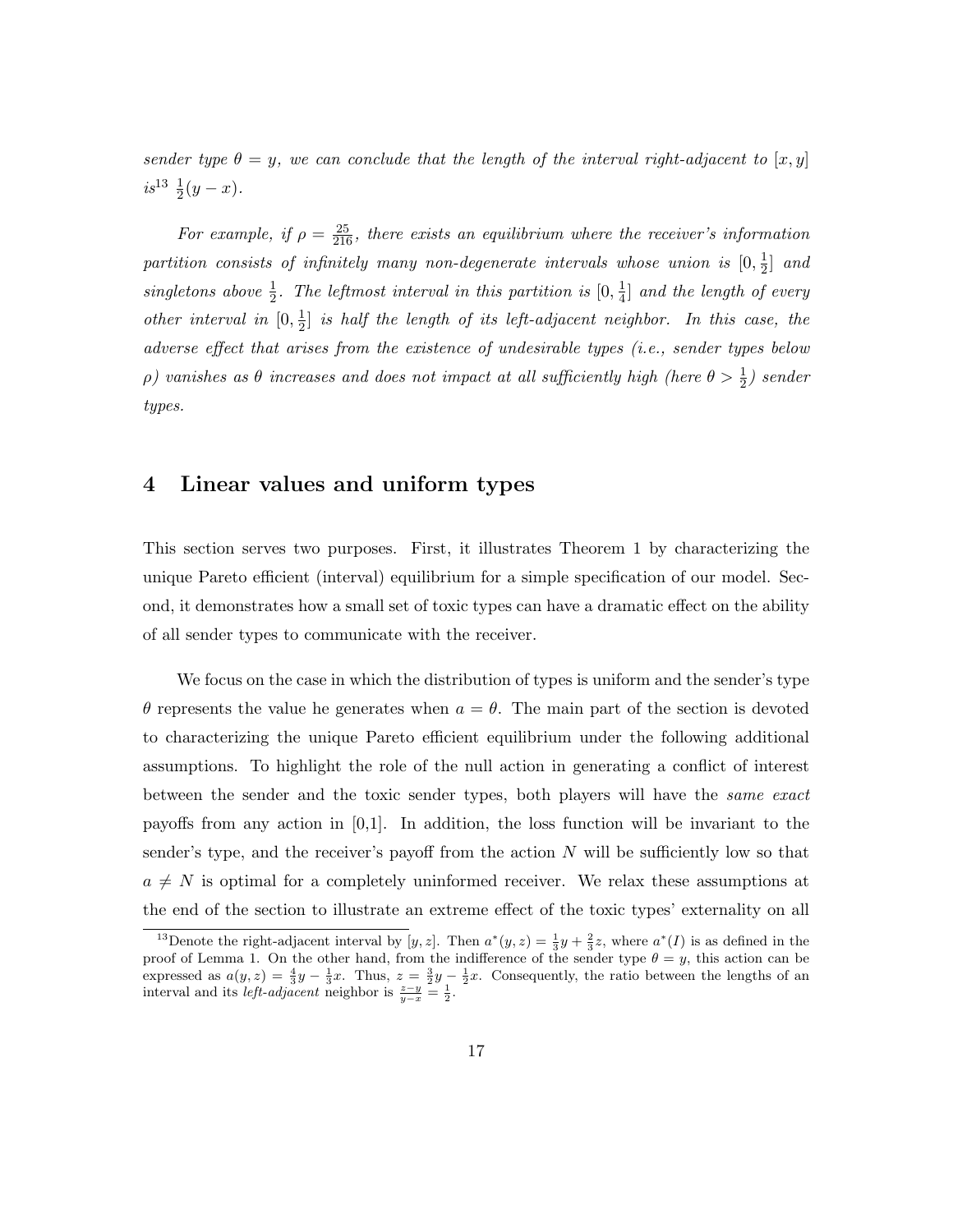the other types. Specifically, we present an example where  $a = N$  is played with positive probability only if the receiver is certain that he interacts with desirable sender types.

More formally, assume that  $\theta \sim U[0, 1]$ , and that  $R(\theta) = S(\theta) = \theta$  and  $r(\theta) = s(\theta) = 1$ . That is, the players' payoff at state  $\theta$  when the receiver chooses  $a \neq N$  is

$$
\theta - L(|a - \theta|),
$$

for some strictly convex loss function<sup>14</sup>  $L(\cdot)$ . Also, assume that the sender's and receiver's payoffs from  $a = N$  are  $\sigma < -L(1)$  and  $\rho \in (0, V(0, 1))$ , respectively. <sup>15</sup>

First, recall that, by the convexity of  $L(\cdot)$ , for any belief on  $\theta$ , there is a unique action in [0, 1] that maximizes the receiver's expected payoff. Second, since  $r(\theta) = 1$  (in particular, the fact that  $r(\theta)$  does not vary with  $\theta$ ), when the receiver believes that  $\theta$  is uniformly distributed on some interval, the mid-point of that interval is the uniquely optimal action for the receiver, out of all actions different from  $N$ . The next observation follows from the indifference condition of the sender's threshold type between the two intervals.

Observation 4. Any pair of adjacent intervals in the receiver's equilibrium information partition on which the receiver never plays action  $N$  must be of equal length.

We now offer several useful observations on the function  $V(x, y)$ . Denote by

$$
\bar{L}_{\delta} = \frac{1}{\delta} \int_0^{\delta} L(|\frac{\delta}{2} - \theta|) d\theta
$$

the average loss given a belief that the state is uniformly distributed on an interval of

<sup>&</sup>lt;sup>14</sup>Our analysis in this section would remain unchanged if we were to assume instead that  $S(\theta)$  is a constant, in which case, by the proof in Appendix A2, only interval equilibria exist.

 $15$ For this specification it is easy to illustrate why our Theorem 1 does not follow from Theorem 7 of Gordon (2010). In the notation of Gordon (2010), when  $L(\cdot)$  is quadratic, for any interior agreement type  $x^*, \ \alpha = \frac{\partial R}{\partial s}(x^*, x^*) = \frac{1}{2}, \ \beta = \frac{\partial R}{\partial t}(x^*, x^*) = \frac{1}{2}, \text{ and } d = \frac{\frac{\partial^2 U^S}{\partial a \partial t}(a^*, x^*)}{\frac{\partial^2 U^S}{\partial a^*, x^*}}$  $\frac{\frac{\partial a\partial t}{\partial t}(\alpha^*,x^*)}{\frac{\partial^2 U}{\partial a^2}(\alpha^*,x^*)} = 1.$  Since  $\alpha + \beta = d$ , Gordon's necessary condition is satisfied.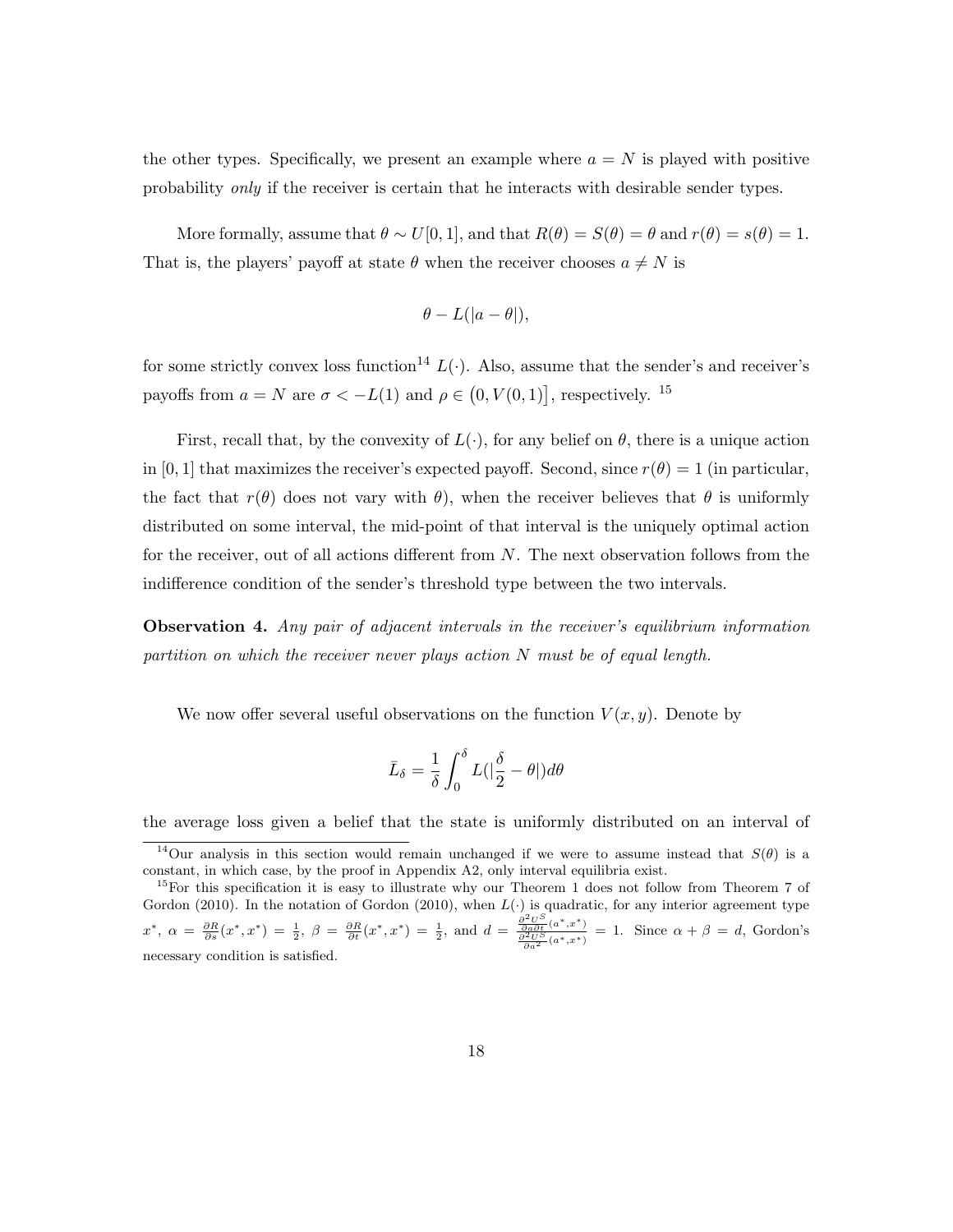length  $\delta$ . The function  $V(x, y)$  then takes the form

$$
V(x,y) = \frac{1}{y-x} \int_{x}^{y} \theta d\theta - \frac{1}{y-x} \int_{x}^{y} L(|\frac{x+y}{2} - \theta|) d\theta = \frac{x+y}{2} - \bar{L}_{y-x}.
$$
 (6)

Since  $L(\cdot)$  is increasing and strictly convex, the function  $\overline{L}_{\delta}$  is also increasing and strictly convex (as a function of  $\delta$ ). This, in turn, implies that given any value of x, the function  $V(x, y)$  is a concave function of y. Let  $\theta_{\rho} \in (0, 1]$  be the lowest sender type for which  $V(0, \theta_{\rho}) = \rho$ . The existence of such a type follows from the fact that  $V(0, y)$  is a continuous function of y that satisfies  $V(0,0) < \rho \le V(0,1)$ . Moreover, from the concavity of  $V(0, y)$ , there exists at most one such value below 1.

Denote by  $Q_K$  the partition of [0, 1] into  $K \in \mathbb{N}$  equal-length intervals. We now characterize equilibria in which  $N$  is never played.

**Proposition 1.** The set of the receiver's information partitions that are consistent with an equilibrium in which N is never played is given by  $E_{noN} = \{Q_K : \frac{1}{K} \ge \theta_\rho\}.$ 

*Proof.* By (6), it is immediate that, given  $\delta > 0$ ,  $V(x, x + \delta)$  is increasing in x. Thus, if the receiver weakly prefers not to play  $N$  on a given interval, he would also (even strictly) prefer not to play  $N$  on any equal-length interval whose lower bound is shifted to the right. By Observation (4), only partitions into equal intervals are consistent with equilibria in  $\Box$ which  $N$  is not played.

We now turn to equilibria in which the action  $N$  is played with positive probability. The next lemma is the key for the main result of this section.

**Lemma 2.** Let  $[x, y]$  and  $[y, z]$  be two adjacent intervals in an equilibrium partition. If the receiver mixes (between N and some action  $a \neq N$ ) on either of these intervals, then the interval  $[y, z]$  is strictly longer than  $[x, y]$ .

*Proof.* Assume by contradiction that  $y - x \geq z - y$ . Since  $\overline{L}_{\delta}$  is an increasing function of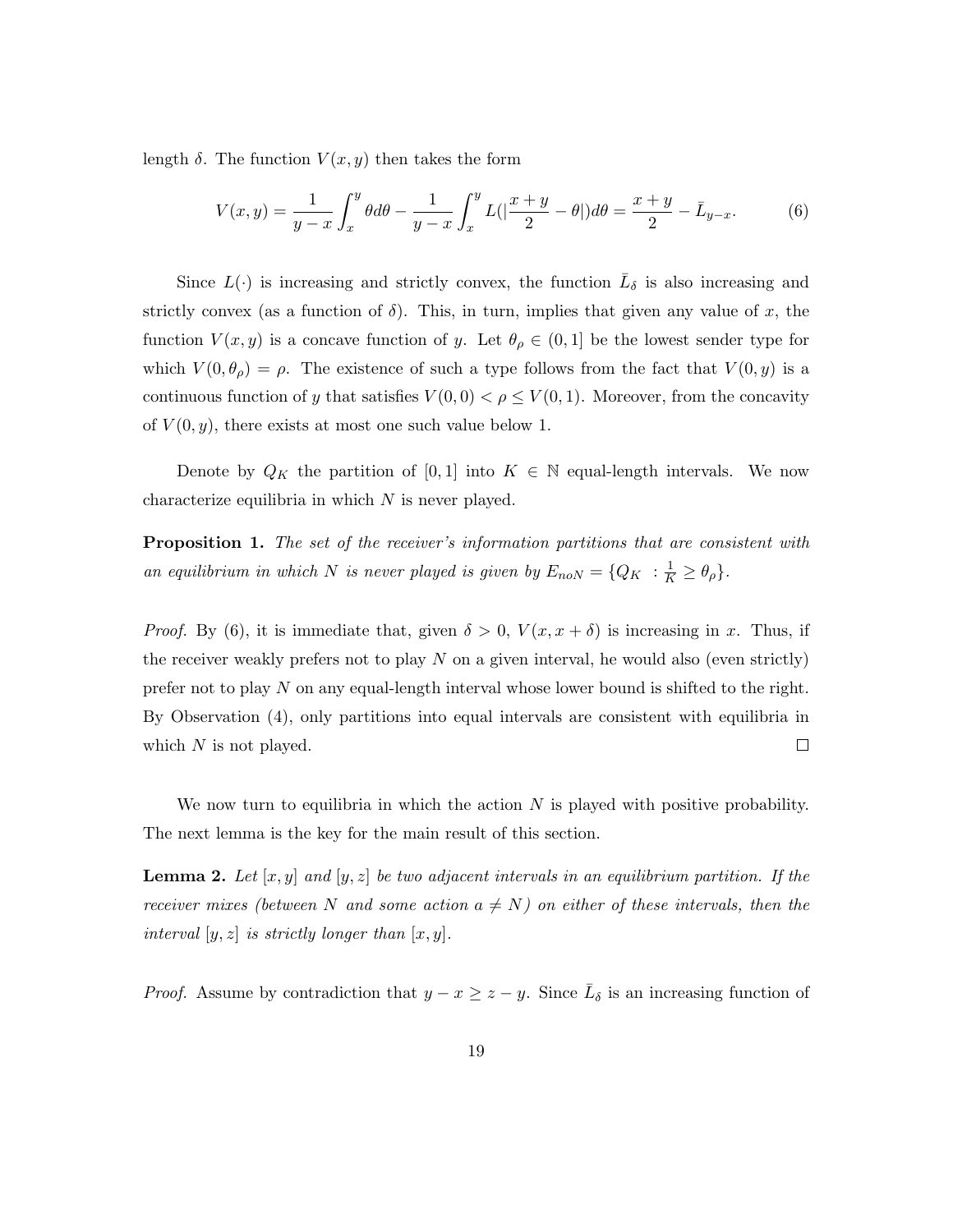δ,

$$
V(y,z) = \frac{y+z}{2} - \bar{L}_{z-y} > \frac{x+y}{2} - \bar{L}_{z-y} \ge \frac{x+y}{2} - \bar{L}_{y-x} = V(x,y). \tag{7}
$$

Assume first that the receiver mixes on [y, z]. By (7),  $\rho = V(y, z) > V(x, y)$ . But then N is uniquely optimal for the receiver on  $[x, y]$  which, by Observation (1), cannot be consistent with the receiver's mixing on  $[y, z]$ . Next, suppose that the receiver plays N with positive probability on [x, y]. In this case, (7) implies that  $V(y, z) > V(x, y) = \rho$ and, therefore,  $a = \frac{y+z}{2}$  $\frac{+z}{2}$  is uniquely optimal for the receiver on  $[y, z]$ . This also leads to a contradiction: since  $y - x \ge z - y$ , there exist sender types  $\theta \in (x, y)$  that strictly prefer the mid-point of  $[y, z]$  to a lottery between the mid-point of  $[x, y]$  and N.  $\Box$ 

**Proposition 2.** For any equilibrium in which  $N$  is played, there exists a Pareto-dominating equilibrium in which the receiver never chooses N.

*Proof.* Since  $V(0,1) \geq \rho$ , a completely uninformative communication followed by the receiver's action  $a = \frac{1}{2}$  $\frac{1}{2}$  constitutes an equilibrium. Moreover, the outcome obtained in this equilibrium Pareto dominates any (unconditional) mixing between N and  $\frac{1}{2}$ . Hence, by Observation 1, it is left to consider informative equilibria (i.e., equilibria in which the receiver's information partition consists of at least two intervals), with the property that, following some sender's message, the receiver mixes between N and some action  $a \neq N$ .

Let e be an equilibrium and denote by  $M \geq 2$  the number of intervals in the receiver's information partition under e. Since playing  $a \neq N$  is optimal for the receiver on the leftmost interval, this interval must be weakly longer than  $\theta_{\rho}$ . By Lemma 2 and Observation 4, the receiver's information partition in e consists of unequal intervals and the leftmost interval is the shortest interval in this partition. Therefore,  $\frac{1}{M} > \theta_{\rho}$ , which, in turn, implies that  $Q_M \in E_{noN}$ .

Since  $L(\cdot)$  is increasing and convex, the partition  $Q_M$  attains the lowest expected loss among all partitions of the unit interval into  $M$  intervals. Since  $N$  is never selected under the equilibrium that corresponds to  $Q_M$ , both players strictly prefer that equilibrium to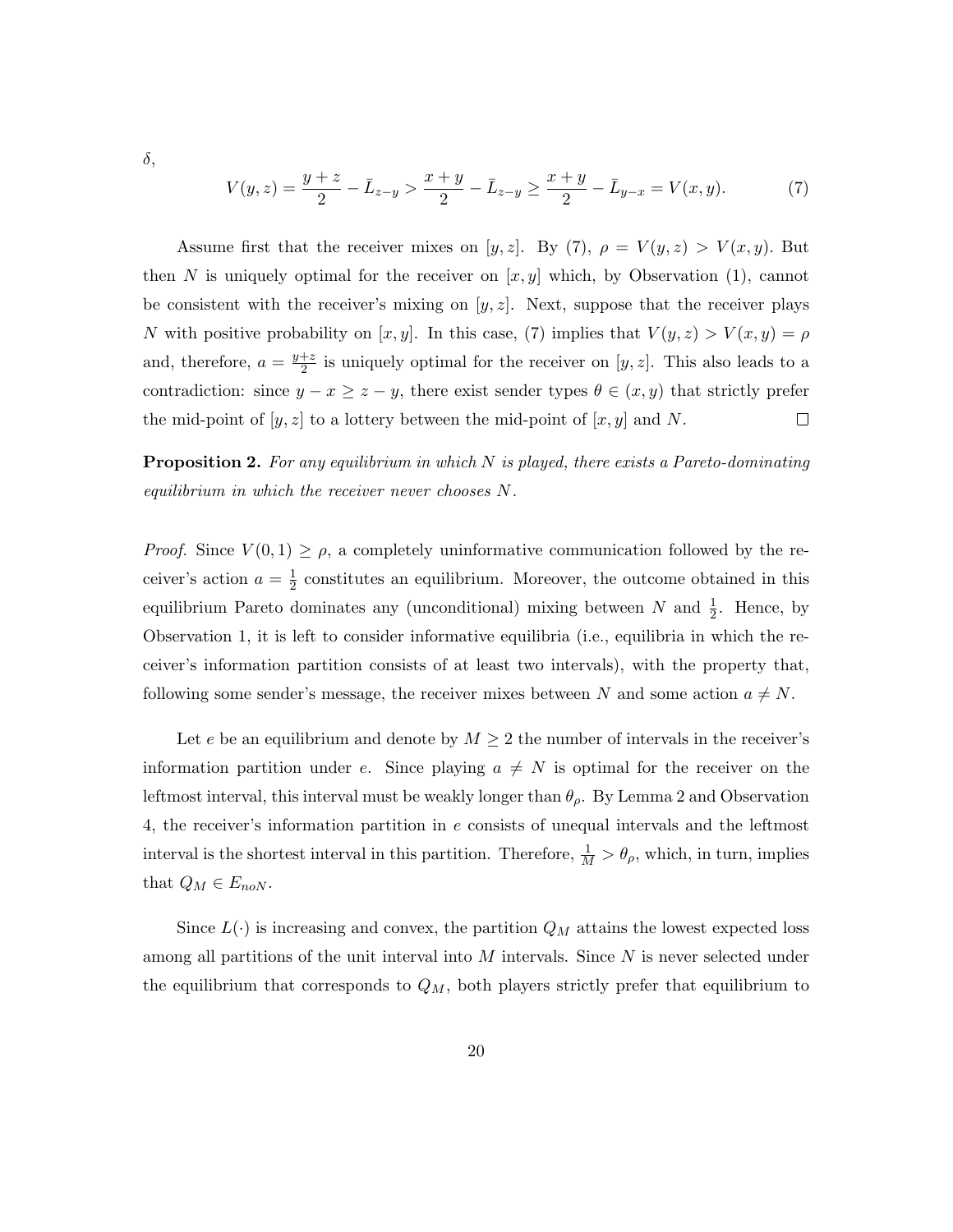Provided that N is not selected, the players' interests coincide. The expected payoff from  $Q_K$  equals  $\frac{1}{K} \sum_{k=1}^K V(\frac{k-1}{K})$  $\frac{-1}{K}, \frac{k}{K}$  $(\frac{k}{K}) = \frac{1}{2} - \bar{L}_{\frac{1}{K}}$ . Since  $\bar{L}_{\frac{1}{K}}$  decreases when K increases, from the ex-ante perspective, the Pareto dominant partition in  $E_{noN}$  is the one with the maximal number of intervals. This leads to the following characterization.

**Proposition 3.** The unique Pareto efficient equilibrium partitions the unit interval into  $M^*$  equal intervals, where  $M^*$  is the largest integer that satisfies  $V(0, \frac{1}{M^*}) \ge \rho$ . Under the Pareto efficient equilibrium, the receiver never plays N.

The presence of undesirable sender types—even when their measure is arbitrarily small—prevents *all* sender types from disclosing their information to the receiver, despite the fact that such disclosure would be beneficial for the receiver and for all types above  $\rho$ . However, as the measure of undesirable types falls, the precision of the communication rises. While the number of intervals remains finite however small  $\rho$  is, the effect on payoffs vanishes as  $\rho$  gets arbitrarily close to zero, analogous to the diminishing effect of the bias in Crawford and Sobel (1982) as the bias approaches zero.

The following example illustrates the strong effect of a small proportion of toxic types.

**Example 2.** Assume that  $\rho = \frac{1}{10}$ . The Pareto efficient equilibrium partitions the unit interval into at most 4 intervals. To see this, note that for any  $y \leq \frac{2}{10}$ ,  $V(0, y) = \frac{y}{2} - \bar{L}_y$  $\frac{y}{2} \leq \frac{1}{10} = \rho$ . Thus, by Observation 4, every interval is strictly longer than  $\frac{2}{10}$ .

We conclude this section with an illustration of another possible manifestation of the infection from toxic types in our model. The only aspect that is different from the specification considered earlier in this section is that now we allow the coefficient of the receiver's loss function,  $r(\cdot)$ , to vary with the sender's type. In the next example, all informative equilibria have the following structure: the state space is partitioned into two intervals and the probability of  $N$  on the left interval—the one that contains all of the toxic types—is *strictly lower* than the probability of N on the right interval. In the Pareto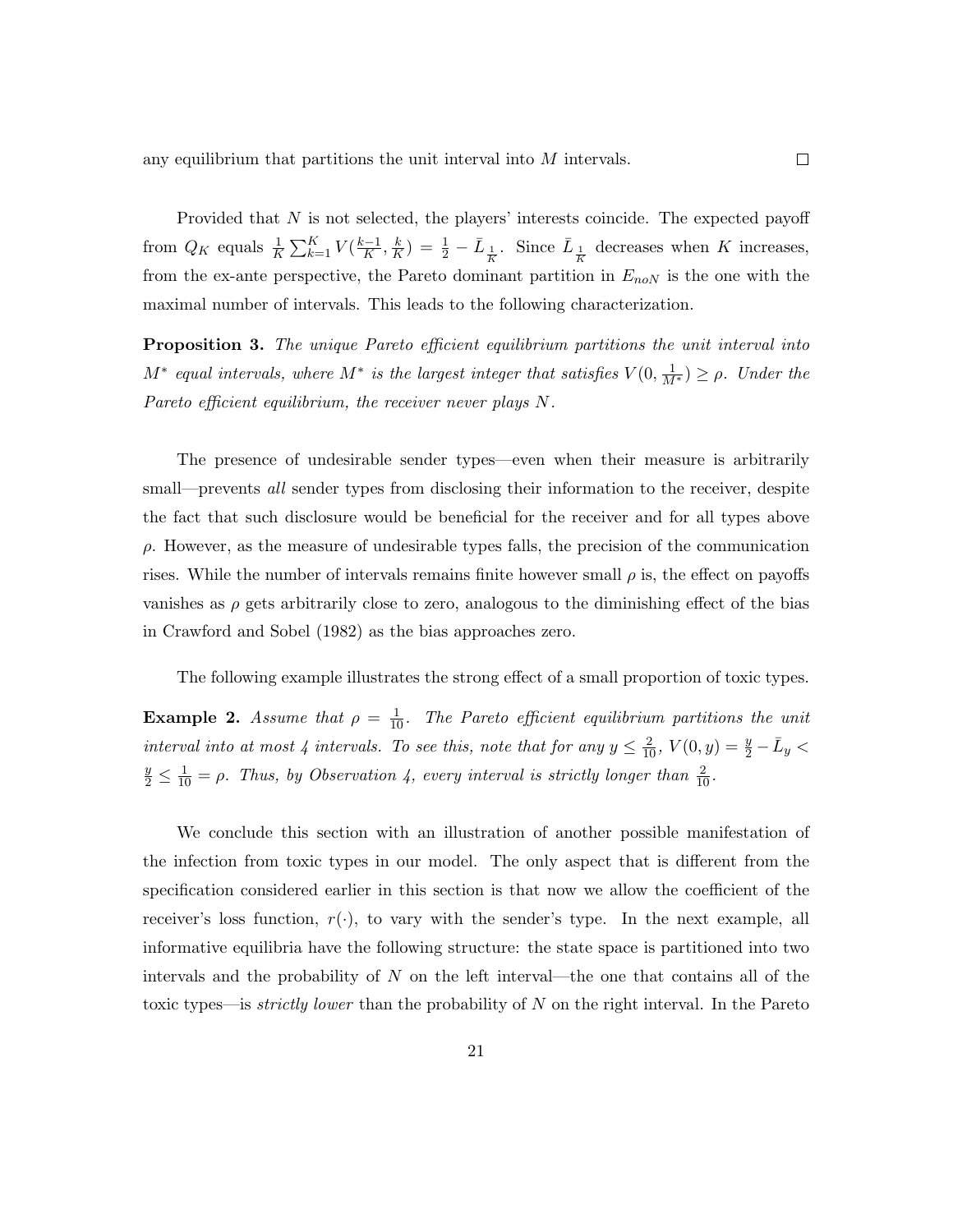efficient equilibrium, N is played with positive probability *only* on the right interval (which contains only viable sender types with whom the players' interests are perfectly aligned).

**Example 3.** Suppose that the sender's payoff from the receiver's action  $a \in [0,1]$  at state θ is θ − Λ(|θ − a|), while his payoff from  $a = N$  is  $σ < -Λ(1)$ ; the receiver's payoff at state  $\theta$  from  $a \in [0,1]$  is given by  $\theta - r(\theta)(\theta - a)^2$ , where<sup>16</sup>

$$
r(\theta) = \begin{cases} 4 & , \theta < \frac{3}{4} \\ 4e^{z(\theta - \frac{3}{4})^2} & , \theta \ge \frac{3}{4} \end{cases}
$$

and  $z > 0$  is a constant. It is easy to verify that  $V(0, y)$  is increasing in y for all  $y < \frac{3}{4}$ . Since  $z > 0$ , for all  $y > \frac{3}{4}$ , we have  $4e^{z(\theta - \frac{3}{4})^2} > 4$ . Thus,

$$
V(0,y) \leq \frac{1}{y} \int_0^y \theta - 4(\theta - \frac{y}{2})^2 d\theta,
$$

with a strict inequality if and only if  $y > \frac{3}{4}$ . The expression on the R.H.S. is maximized at  $\theta = \frac{3}{4}$  $\frac{3}{4}$ , where its value is  $\frac{3}{16}$ . Let  $V(\frac{3}{4})$  $(\frac{3}{4},1)(z)$  denote the value of  $V(\frac{3}{4})$  $(\frac{3}{4}, 1)$  as a function of z.  $V(\frac{3}{4})$  $\frac{3}{4}$ , 1)(*z*) is continuous, strictly decreasing, satisfies  $V(\frac{3}{4})$  $(\frac{3}{4},1)(0) > \frac{3}{16}$ , and can be made arbitrarily small by choosing large values for z. Thus, there exists a  $z^*$  for which  $V(\frac{3}{4})$  $(\frac{3}{4},1)(z^*) = V(0,\frac{3}{4})$  $\frac{3}{4}$ ). In what follows, we assume that  $z = z^*$  and set  $\rho = \frac{3}{16}$  (so that  $\rho = V(0, \frac{3}{4})$  $\frac{3}{4}$ ) =  $V(\frac{3}{4})$  $\frac{3}{4}, 1)$ ).

We show below that all informative interval equilibria have the following structure: the unit interval is partitioned at the threshold  $\frac{3}{4}$ ; upon learning that the state belongs to the left (right) interval the receiver chooses N with probability  $q_l$  ( $q_r$ ). Conditional on not playing N, the receiver chooses  $a_l = \frac{3}{8}$  $\frac{3}{8}$  on the left interval and some  $a_r \in (\frac{3}{4})$  $\frac{3}{4}$ , 1) on the right interval. Since  $a_r$  is necessarily closer to the sender's threshold type  $\theta = \frac{3}{4}$  $\frac{3}{4}$ , the indifference of that type between joining either of the intervals implies that  $q_l < q_r$ .

Clearly, the receiver's payoff from any equilibrium that partitions the unit interval into

<sup>&</sup>lt;sup>16</sup>The objective is to increase, in a convenient parametric way, the "importance" coefficient  $r(\cdot)$  for types above  $\frac{3}{4}$ . The particular form is inessential. We chose the exponential form because it is convenient to guarantee that  $r(\cdot)$  is differentiable.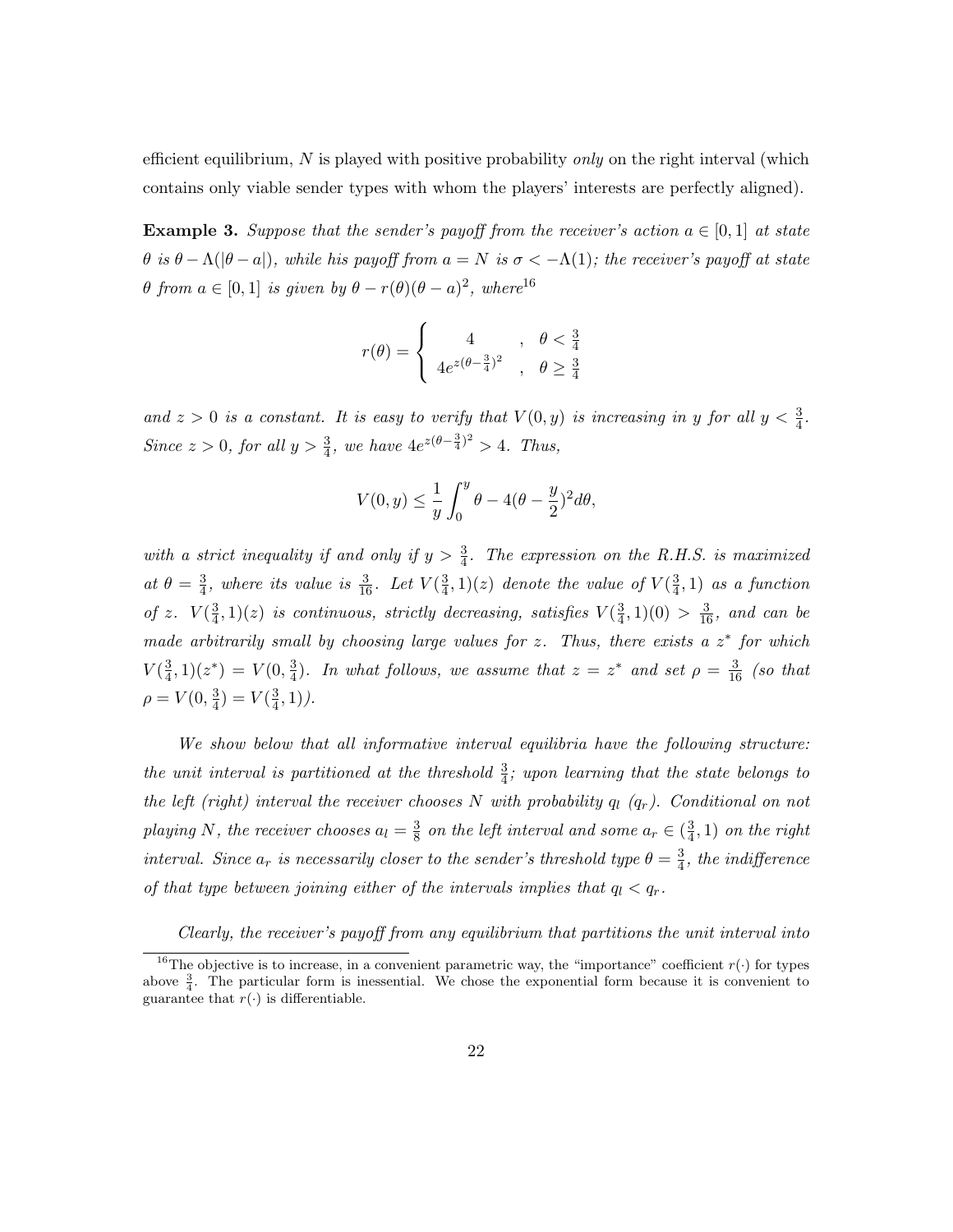two at  $\frac{3}{4}$  is exactly  $\rho$ . As for the sender, note that if we start from a pair of probabilities  $(q_l, q_r)$  that are consistent with an equilibrium, and we decrease  $q_l$ , then to restore the indifference of the sender's threshold type, we need to decrease  $q_r$  as well. Since the sender benefits from both decreases, the Pareto efficient equilibrium in this family satisfies  $0 =$  $q_l < q_r$ .

In the babbling equilibrium, the receiver chooses N with certainty  $(V(0,1) < V(0, \frac{3}{4}))$  $\frac{3}{4}) =$  $\rho$ ). Hence, the sender is strictly worse off under the babbling equilibrium relative to any equilibrium in the aforementioned family. To see that other information partitions cannot be part of an equilibrium, recall that  $V(0, y) < V(0, \frac{3}{4})$  $\frac{3}{4}) = \rho$  for all  $y \neq \frac{3}{4}$  $\frac{3}{4}$ . Thus, on any interval [0, y] such that  $y \neq \frac{3}{4}$  $\frac{3}{4}$ , the receiver would choose N with certainty. Since  $\sigma < -\Lambda(1)$ , this can be consistent with an equilibrium only if the receiver plays N with certainty regardless of the sender's message, which is equivalent to the babbling equilibrium outcome.

### 5 Communication breakdown with noisy monitoring

In this section we explore how communication is impacted when the receiver observes noisy and infrequent signals on the sender's type. On the one hand, the ability to obtain some verifiable information on the sender's type may allow the receiver to end his relations with the toxic types. On the other hand, the noise in the sender's signal may give further incentives for the toxic types (who are under risk of being excluded from interacting with the receiver) to lie. This may deteriorate even more the communication between the receiver and the desirable types. For this disrupted communication to have a significant effect, the opportunities to observe the sender's types should be relatively infrequent.

To analyze the effect of noisy monitoring on communication, we consider the following two-period extension of our model. At the beginning of the first period, the sender privately observes his type  $\theta$ , which is drawn from a uniform distribution on [0, 1], after which he sends a message  $m(\theta)$ . The receiver then chooses  $a_1(m) \in [0,1] \cup \{N\}$ . If  $a_1 = N$ , the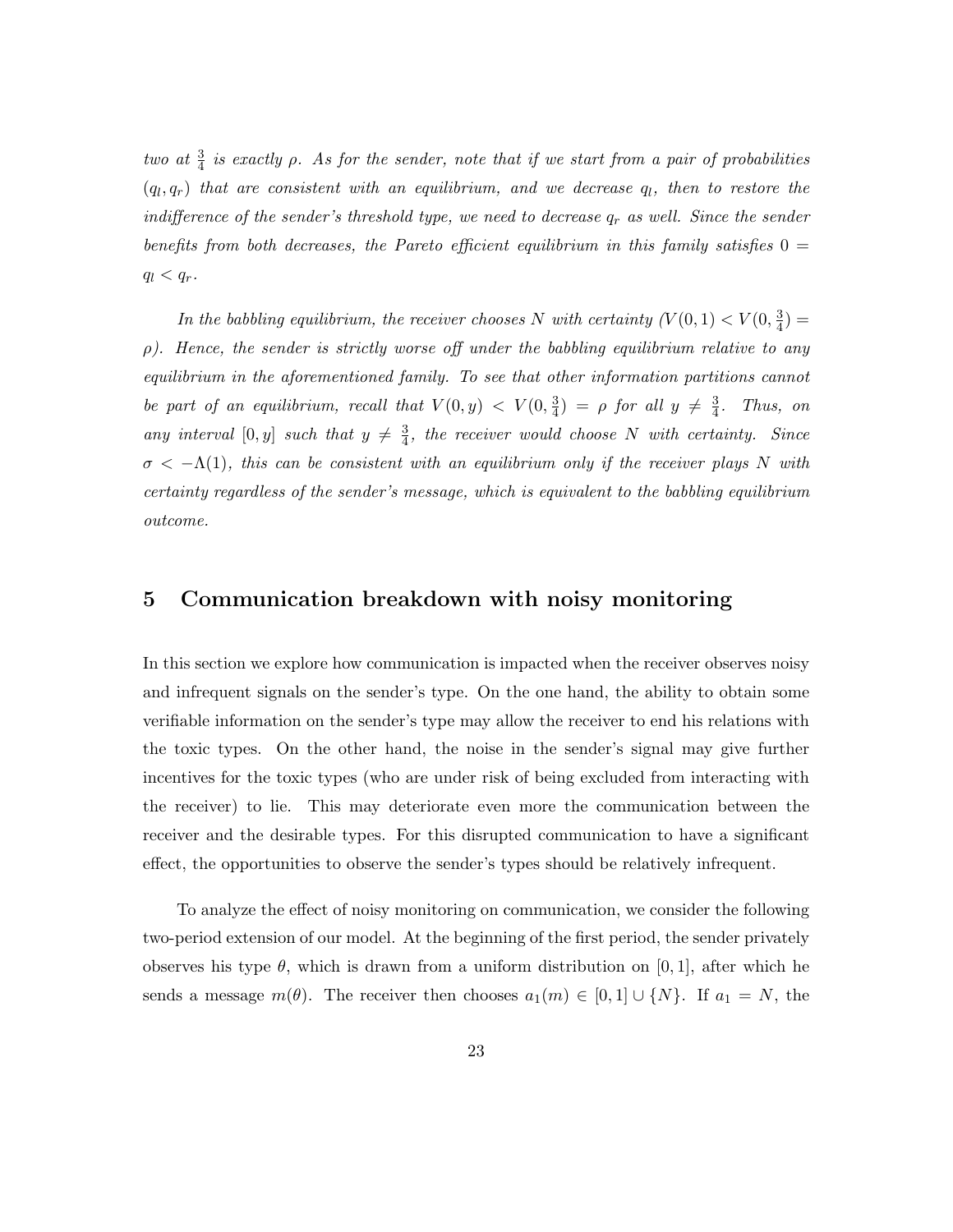game ends and the players receive payoffs. Otherwise, the game proceeds to the second period, in which the receiver observes a signal  $t$  about the sender's type. With probability  $p \leq \frac{1}{2}$  $\frac{1}{2}$ , the signal is a random draw, uncorrelated with the sender's type, from a uniform distribution on [0, 1]. With the remaining probability,  $1 - p$ , the signal realization is equal to the sender's type. After observing the signal realization, the receiver chooses  $a_2(m, t)$ , the game ends, and the players receive the sum of both periods' payoffs.

The players' payoffs in each period are defined as follows. When the sender's type is  $\theta$ , and the receiver chooses  $a \in [0,1]$ , both players' payoff is  $\theta - (\theta - a)^2$ . When the receiver chooses  $a = N$ , the sender's and receiver's payoffs are  $\sigma < -1$  and  $\rho \in (0, V(0, 1)),$ respectively.

Our objective is to derive an upper bound on the number of intervals in any (interval) equilibrium (or equivalently, an upper bound on the number of distinct actions that are chosen with positive probability). We shall show that any such equilibrium is either babbling or induces only two distinct actions.

We start by characterizing the receiver's optimal behavior following the report that  $\theta \in [x, y]$ , under the restriction that the receiver does not choose N. Prior to observing a signal, the receiver chooses  $a_1 = \frac{x+y}{2}$  $\frac{+y}{2}$ . We now characterize  $a_2$  as a function of the signal realization t. With probability  $p(1 - (y - x))$ , the signal realization satisfies  $t \notin [x, y]$ , in which case the receiver infers that he observed noise and chooses  $a_2 = a_1 = \frac{x+y}{2}$  $rac{+y}{2}$ . With probability  $(1 - p) + p(y - x)$ , the signal realization falls within [x, y], in which case the receiver assigns probability

$$
q = \frac{p(y-x)}{(1-p) + p(y-x)}
$$

to the event that he observed noise. Conditional on  $t \in [x, y]$ , the receiver maximizes

$$
q \int_{x}^{y} (\theta - (\theta - a)^2) \frac{1}{y - x} d\theta + (1 - q)(t - (t - a)^2),
$$
 (8)

which is equivalent to minimizing the expected loss,  $q \int_x^y (\theta - a)^2 \frac{1}{y-x} d\theta + (1 - q)(t - a)^2$ . The minimum of the expected quadratic loss function is attained at the expected value.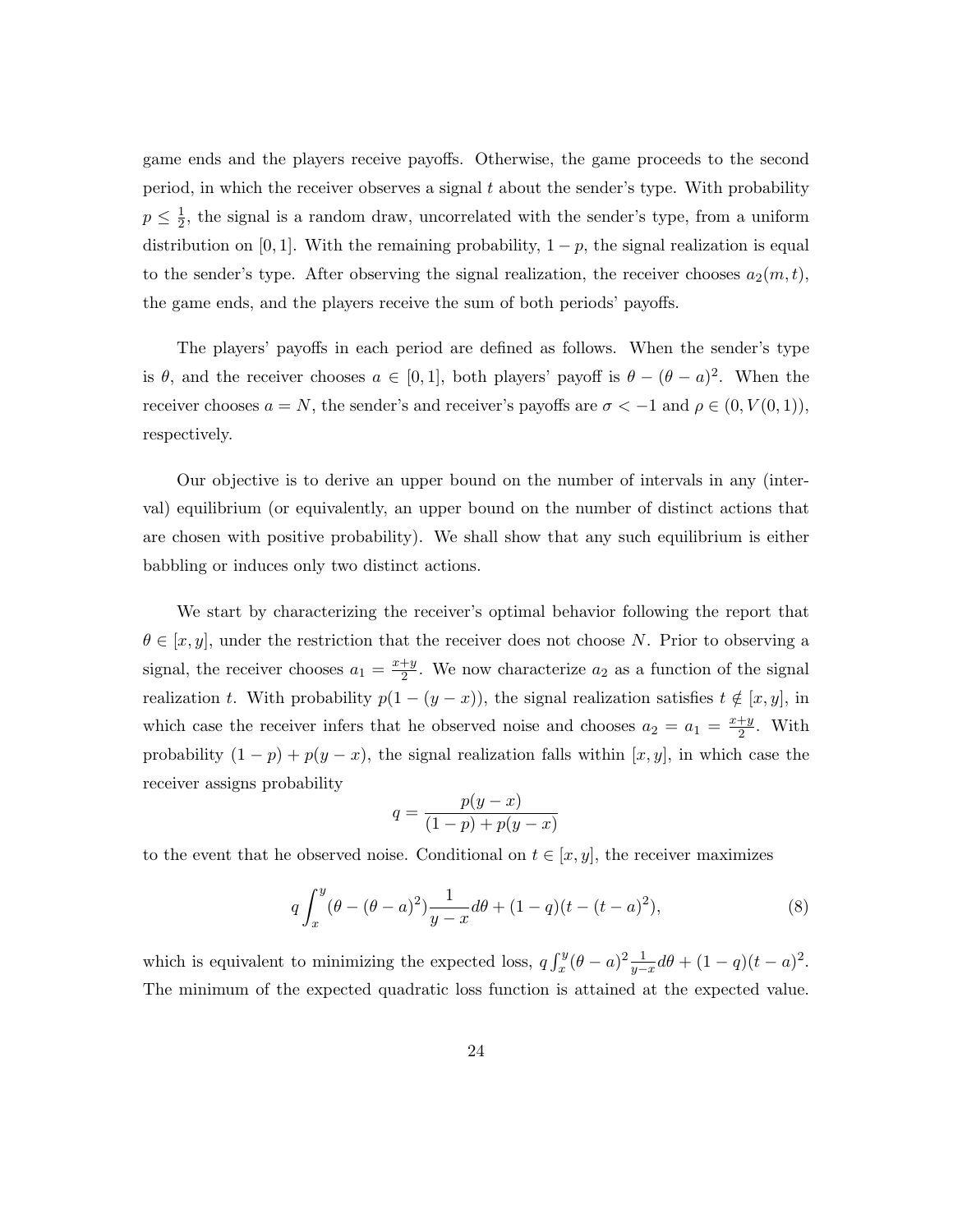Hence,

$$
a_2 = \mathbb{E}[\theta | \theta \in [x, y], t] = q \frac{x + y}{2} + (1 - q)t.
$$
 (9)

The next lemma establishes that  $N$  may be selected in equilibrium only on the leftmost interval. The argument has two parts. First, in order to make  $a_1 \neq N$  optimal on that interval, it must contain some viable types. Therefore, every other interval consists of only viable types. The second part of the argument shows that under the assumed loss function, the action  $N$  is suboptimal in both periods on any interval that contains only viable types.

#### **Lemma 3.** In any interval equilibrium, N is never selected outside of the leftmost interval.

*Proof.* The action N is uniquely optimal for all  $\theta < \rho$  and hence, if  $y < \rho$ , N is uniquely optimal on  $[0, y]$  given any signal realization. A monotonic information partition (i.e., a partition of [0, 1] into intervals) where the length of the leftmost interval is below  $\rho$ cannot be consistent with an equilibrium because sender types below  $\rho$  would have a profitable deviation to a report that induces  $a_1 \neq N$ , and such a report exists because  $\rho < V(0, 1) < V(x, 1)$  for all  $x > 0$ .

 $V(0, y)$  is strictly increasing for all  $y \in (0, 1]$ . Therefore,  $V(x, y) > x$  for all  $y > x$ , which guarantees that N is suboptimal whenever  $\theta \sim U[x, y]$  for  $\rho \leq x < y \leq 1$ . Therefore, the receiver chooses  $a_1 \neq N$  and  $a_2 \neq N$  if the signal realization  $t \notin [x, y]$  (in which case he infers that it is noise). If  $t \in [x, y]$ , we have

$$
\max_{a} q \int_{x}^{y} (\theta - (\theta - a)^{2}) \frac{1}{y - x} d\theta + (1 - q)(t - (t - a)^{2}) >
$$

$$
q \int_{x}^{y} (\theta - (\theta - x)^{2}) \frac{1}{y - x} d\theta + (1 - q)(t - (t - x)^{2}) > x \ge \rho,
$$

and therefore  $a_2 \neq N$  on any interval above  $\rho$ .

An important step in characterizing the class of interval equilibria is understanding the relation between the lengths of the intervals, which capture the "precision" of the

 $\Box$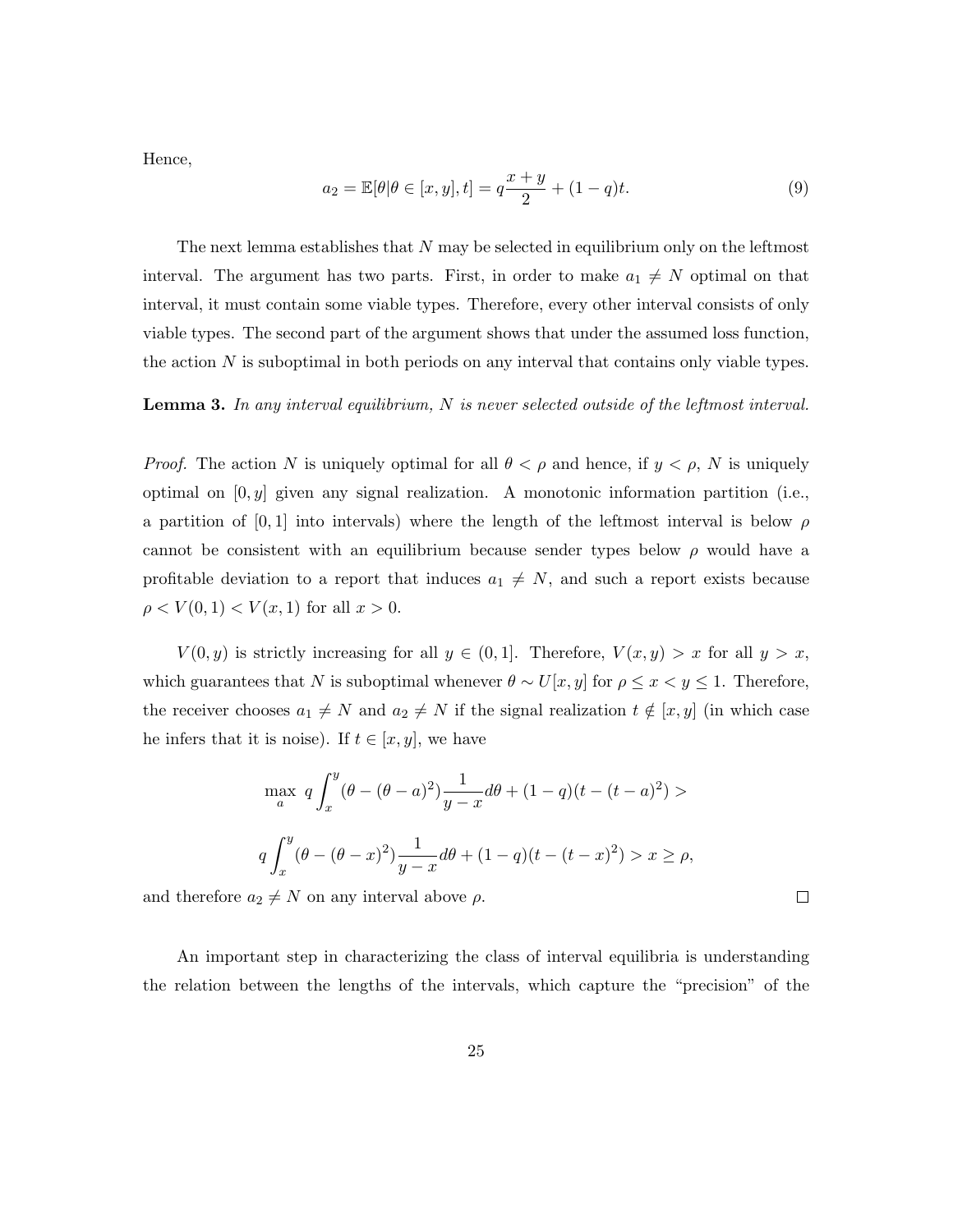messages sent by types in those intervals. The previous section established that in a oneshot interaction with linear values and uniform types, any pair of intervals on which the action  $N$  is never played must have equal lengths. The difficulty in showing that this feature continues to hold in our two-period model is that now the sender's report induces a *distribution* of actions in period  $2$  — and this distribution is affected by the receiver's interpretation of signals, which changes with the length of the interval reported by the sender.<sup>17</sup> Hence, to evaluate the preference of a boundary type between two adjacent intervals we need to compare two distributions over the receiver's actions.

To do this, we introduce the following notation. Suppose that before observing a signal realization the receiver believes  $\theta \sim U[y, z]$ . Let  $f_{[y, z]}$  denote the distribution over the receiver's actions (in period 2) conditional on  $t \neq \theta$ , i.e., conditional on the signal realization being noise. Note that  $f_{[y,z]}$  is symmetric around  $\frac{y+z}{2}$  where the distribution has an atom.

### **Lemma 4.** If  $y < z_1 < z_2$ , then  $f_{[y,z_2]}$  FOSD  $f_{[y,z_1]}$ .

*Proof.* For notational convenience, we set  $y = 0$  ( $a = N$  is ruled out and so this is just a normalization that simplifies expressions). By (9), the support of  $f_{[0,z]}$  is  $\left[q \cdot \frac{z}{2}\right]$  $\frac{z}{2}$ , q.  $\frac{z}{2} + (1 - q)z$ , where  $q = \frac{pz}{(1-p)}$  $\frac{pz}{(1-p)+pz}$ . The probability at the atom  $\frac{z}{2}$  is  $1-z$ , and the density elsewhere is uniform. If we increase the value of z, the location of the atom,  $\frac{z}{2}$ , shifts to the right, and the probability assigned to the atom,  $1 - z$ , decreases. Hence,  $F_{[0,z_1]}(\frac{z_1}{2}) = 1 - \frac{z_1}{2} > 1 - \frac{z_2}{2} = F_{[0,z_2]}(\frac{z_2}{2}),$  for  $0 < z_1 < z_2$ . In addition, since  $\frac{\partial q}{\partial z} > 0$ , the lower bound of the support of  $f_{[0,z]}$  increases with z. Therefore, for any  $\eta < \frac{z_2}{2}$ ,  $F_{[0,z_1]}(\eta) \ge F_{[0,z_2]}(\eta)$ . Finally,  $\frac{\partial [q \cdot \frac{z}{2} + (1-q)z]}{\partial z} = \frac{(p-1)^2}{2(pz-p+1)^2} + \frac{1}{2} > 0$ , and so the upper bound of the support of  $f_{[0,z]}$  increases with z. Therefore, for any  $\eta > \frac{z_2}{2}$ ,  $F_{[0,z_1]}(\eta) \ge F_{[0,z_2]}(\eta)$ .

Using this lemma we can now establish that types in the lowest interval send the most precise message, while the messages of all higher types are less precise.

<sup>&</sup>lt;sup>17</sup>Signals contain "less information" on larger intervals because detecting noise on such intervals is more difficult. This might be beneficial to the sender since it protects him from extreme actions in case of noise.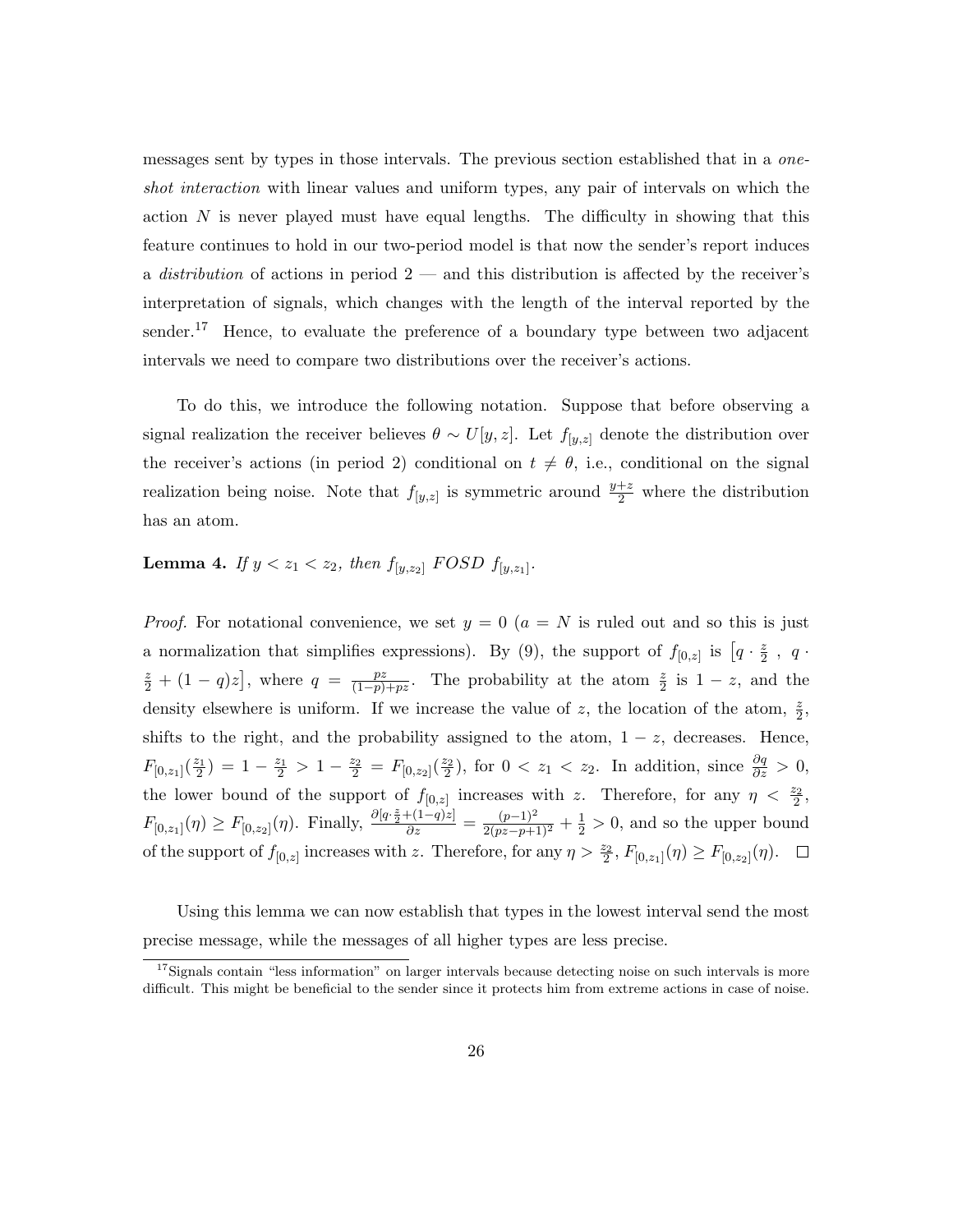**Proposition 4.** In any equilibrium, the leftmost interval is the shortest and the remaining intervals are of equal length.

*Proof.* Let  $x < y < z$  be the thresholds of adjacent intervals of an equilibrium partition. Consider first the case where  $x > 0$ . By Lemma (3), the receiver chooses  $a \neq N$  in both periods (before and after observing a signal realization  $t$ ). Consider the expected payoff of type  $\theta = y$  as a function of z. Clearly, the sender's payoff in period 1 (i.e., prior to signal realization) is higher when the interval is shorter. To prove that his payoff monotonically decreases when z increases we now show this for the second period payoff.

With probability  $p$ , the signal generates uninformative noise, and by Lemma 4, the sender's payoff decreases when z increases in this case. With probability  $1 - p$ , the signal realization is  $t = y$ , in which case the receiver chooses  $a_2 = q^{\frac{y+z}{2}} + (1-q)y$ , where  $q = \frac{p(z-y)}{(1-p)+p(z)}$  $\frac{p(z-y)}{(1-p)+p(z-y)}$ . Since  $\frac{\partial q}{\partial z} > 0$ , the induced receiver's action increases with z and thus the sender's payoff decreases in this case as well. Hence, the payoff of type y from reporting that  $\theta \in [y, z]$  is strictly decreasing in z.

When type y reports that  $\theta \in [y, z]$ , he induces a distribution of actions that are all above y. The sender does not care about the distribution of actions per se, but rather about the distribution of distances between his type and the selected action. Exactly the same distribution of distances between  $y$  and the receiver's action is obtained when the sender's report induces the receiver's belief that  $\theta \in [x, y]$  when  $y - x = z - y$ . Since the payoff of type  $\theta = y$  from reporting that  $\theta \in [y, z]$  is monotonically decreasing in z, all intervals on which the receiver never selects  $N$  must be of equal length.

Finally, consider the case where  $x = 0$ . Assume that the sender reports that  $\theta \in [0, y]$ . Let  $a(t) \in [0, y] \cup \{N\}$  denote the receiver's optimal action when the signal realization is t, and let  $\tilde{a}(t) \in [0, y]$  denote the receiver's optimal action when he is restricted from playing N. Observe that whenever  $a(t) \neq N$ ,  $a(t) = \tilde{a}(t)$ . Therefore, since  $\sigma < -1$ , from the perspective of the sender,  $a(t)$  is identical to or strictly worse than  $\tilde{a}(t)$ , for any realization t. By Lemma (3), the receiver never chooses N when  $[y, z]$  is reported. Therefore, from the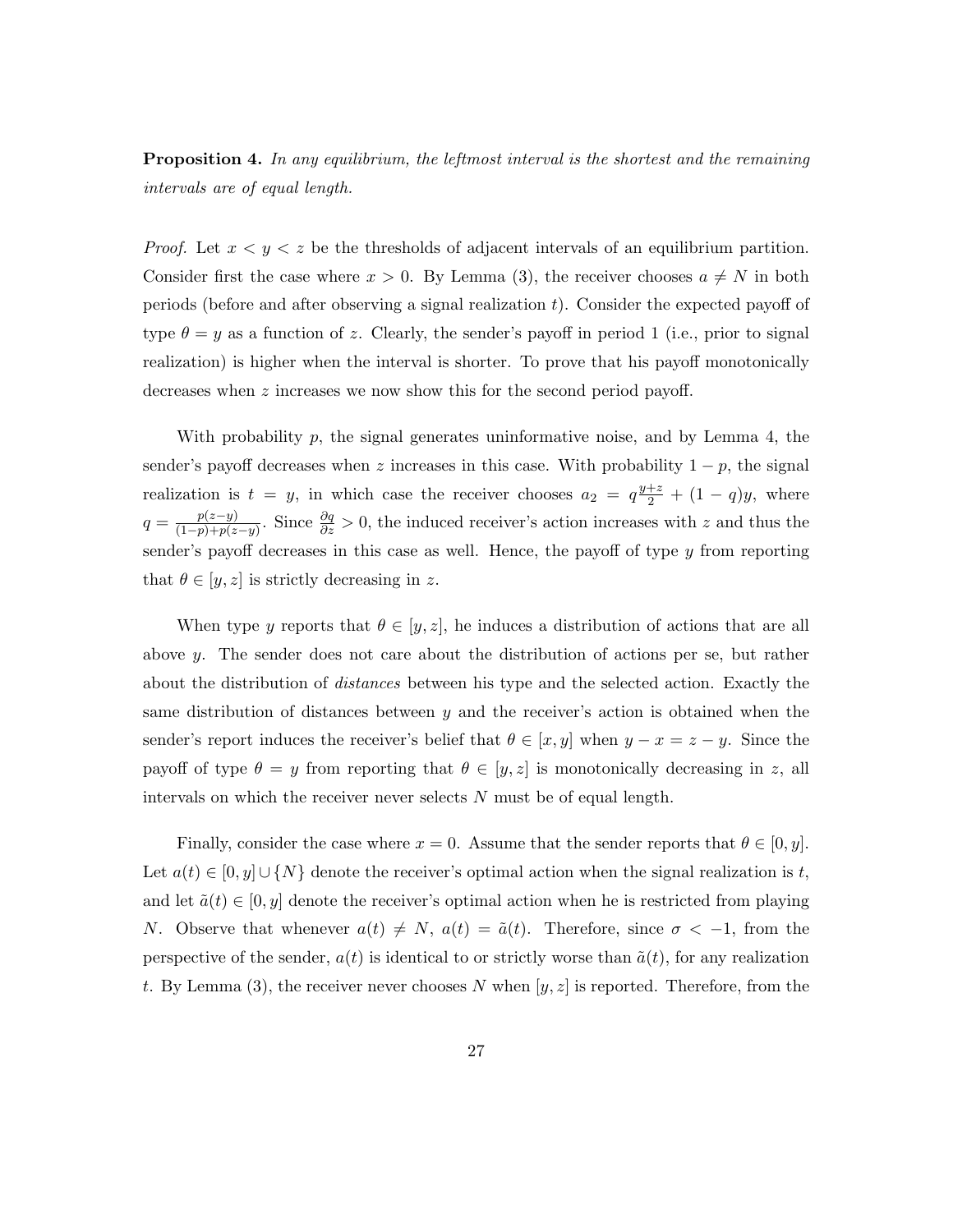argument given earlier in the proof, it follows that if the receiver played according to  $\tilde{a}(t)$ , then type  $\theta = y$  would have been indifferent between reporting [0, y] and [y, z] if and only if the lengths of these intervals were equal. Hence, if, conditional on reporting  $[0, y]$ , type  $\theta = y$  assigns positive probability to signal realizations after which the receiver chooses N, the sender can be indifferent between reporting  $[0, y]$  and  $[y, z]$  only if  $y < z - y$ .  $\Box$ 

We are now ready to provide the main result of this section, which shows that noisy monitoring has a dramatic effect on the senders' ability to communicate their type to the receiver.

**Proposition 5.** Any interval equilibrium in which action  $N$  is played partitions the unit interval into at most two intervals.

*Proof.* Assume by contradiction that there are at least three intervals. Let  $\alpha$  denote the receiver's action on the lowest interval prior to observing a signal (period 1). Consider type 0. By reporting that  $\theta$  belongs to the lowest interval, the sender receives a payoff of at most  $-\underline{a}^2$  in period 1. In period 2, with probability  $1-p$  the signal realization is  $t = \theta = 0$ , in which case the receiver chooses<sup>18</sup> N. With probability p there is noise that induces a distribution over actions, which may assign positive probability to action N. Denote this distribution by g. Let  $g'$  be the distribution over actions that is obtained when the signal realization is noise, but the sender is restricted to choosing an action in  $[0,1]$ . This distribution is symmetric around  $\underline{a}$  and dominates the action distribution g. Due to his risk aversion, the sender prefers to induce  $\underline{a}$  with certainty to the symmetric distribution g', and therefore the sender's payoff at state  $\theta = 0$  from "truth-telling" can be bounded from above by

$$
-(1+p)\underline{a}^2 - (1-p). \tag{10}
$$

Let a denote the second-lowest action in the support of the receiver's strategy in

<sup>&</sup>lt;sup>18</sup>Since N is played in equilibrium, it must be played when the receiver has the lowest expectation of the payoff from interacting with the sender. This occurs when the sender reports the lowest interval and the period-2 signal is 0.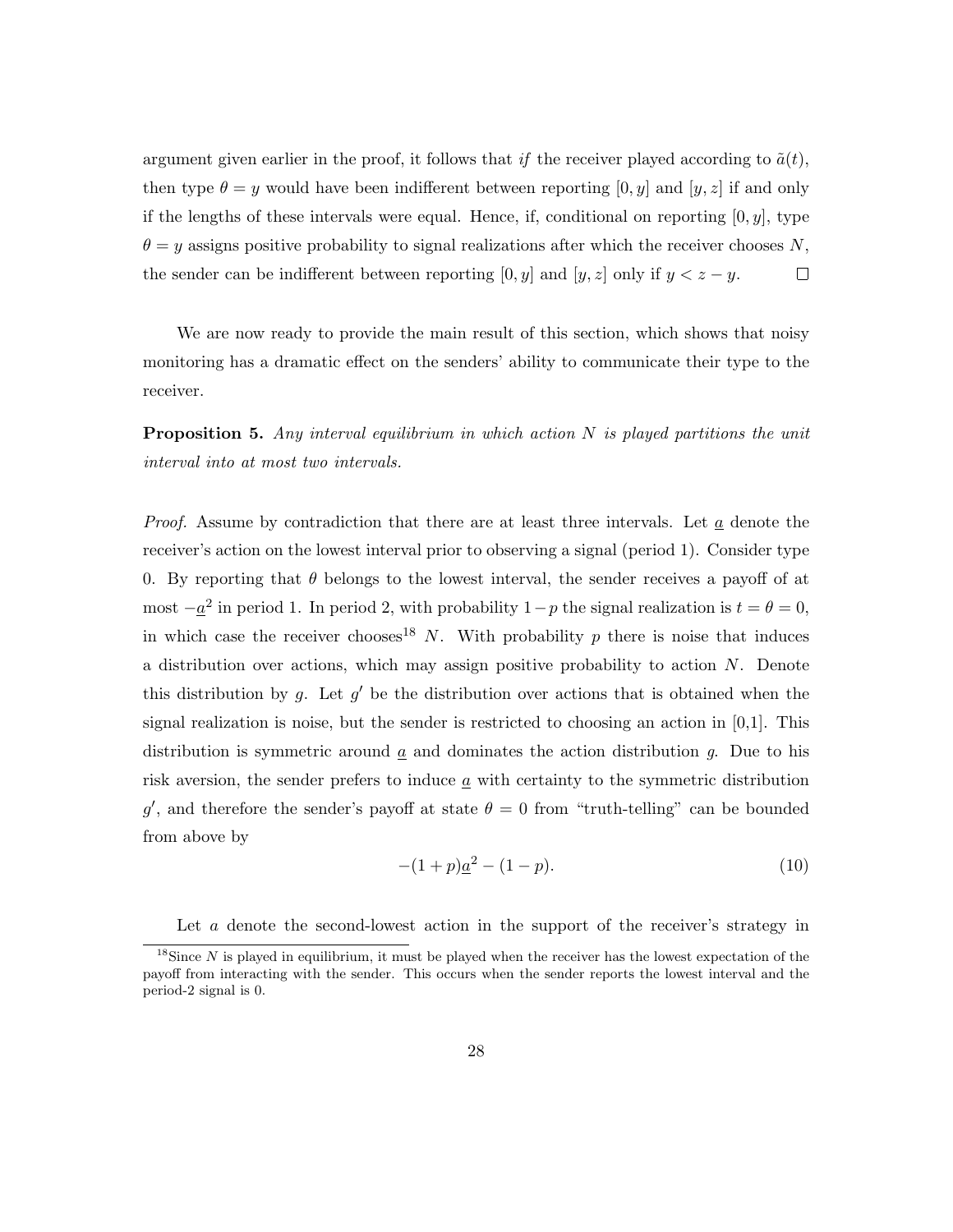period 1 (i.e., a is the mid-point of the second-lowest interval of the equilibrium partition). Observe that if  $a > \frac{1}{2}$ , then more than half of the second-lowest interval lies above  $\frac{1}{2}$ , and therefore the third-lowest interval is shorter than the lowest interval, in contradiction to Proposition (4). Thus, a necessary condition for having at least three intervals in the equilibrium partition is  $a \leq \frac{1}{2}$  $\frac{1}{2}$ . Clearly, type  $\theta = 0$  prefers to report the second-lowest interval to any other interval on which the receiver plays higher actions. Next we show that the payoff of type 0 from deviating is bounded from below by

$$
-a^2 + \left[ -(1-p)a^2 - p(1-\frac{1-2a}{2})a^2 - p \cdot \frac{1-2a}{2} \int_{2\underline{a}}^{2\underline{a}+\frac{1}{2}(1-2\underline{a})} \alpha^2 \cdot \frac{2}{1-2\underline{a}}d\alpha \right]. \tag{11}
$$

First, since the sender's payoff from deviating increases when the number of (equal) intervals above  $[0, 2a]$  increases (because this brings the induced actions closer together), (11) is written as if there are exactly three intervals in the putative equilibrium partition. The first term,  $-a^2$ , is the sender's payoff in period 1, and the expression in the square brackets is a lower bound on his payoff in period 2: with probability  $(1 - p)$ , the signal realization is informative but interpreted as noise outside of the reported interval (because of the deviation), and with probability  $p(1-\frac{1-2a}{2})$  $\frac{-2a}{2}$ , there is noise, and the signal realization falls outside of the reported interval. In both of these cases, which correspond to the first two terms in square brackets, the receiver chooses a. Finally, with probability  $p^{\frac{1-2a}{2}}$  $\frac{-2a}{2}$ , the signal realization is noise that is consistent with the reported interval. Since in this case  $t$  is uniform on the reported interval, and by  $(9)$  the action is linear in t, a uniform distribution of actions is induced. Moreover, (9) also implies that the support of this distribution is contained within the second-lowest interval and is symmetric around a. Due to the convexity of the loss function, the worst distribution in this family from the perspective of type 0 is one whose support is the whole interval.

In equilibrium, (10) must be greater than (11), which, after some rearrangement, becomes

$$
-(1+p)\underline{a}^2 - (1-p) + (2-p)a^2 + p(\underline{a} + \frac{1}{2})a^2 + p \cdot \frac{1}{3}((\underline{a} + \frac{1}{2})^3 - 8\underline{a}^3) \ge 0.
$$
 (12)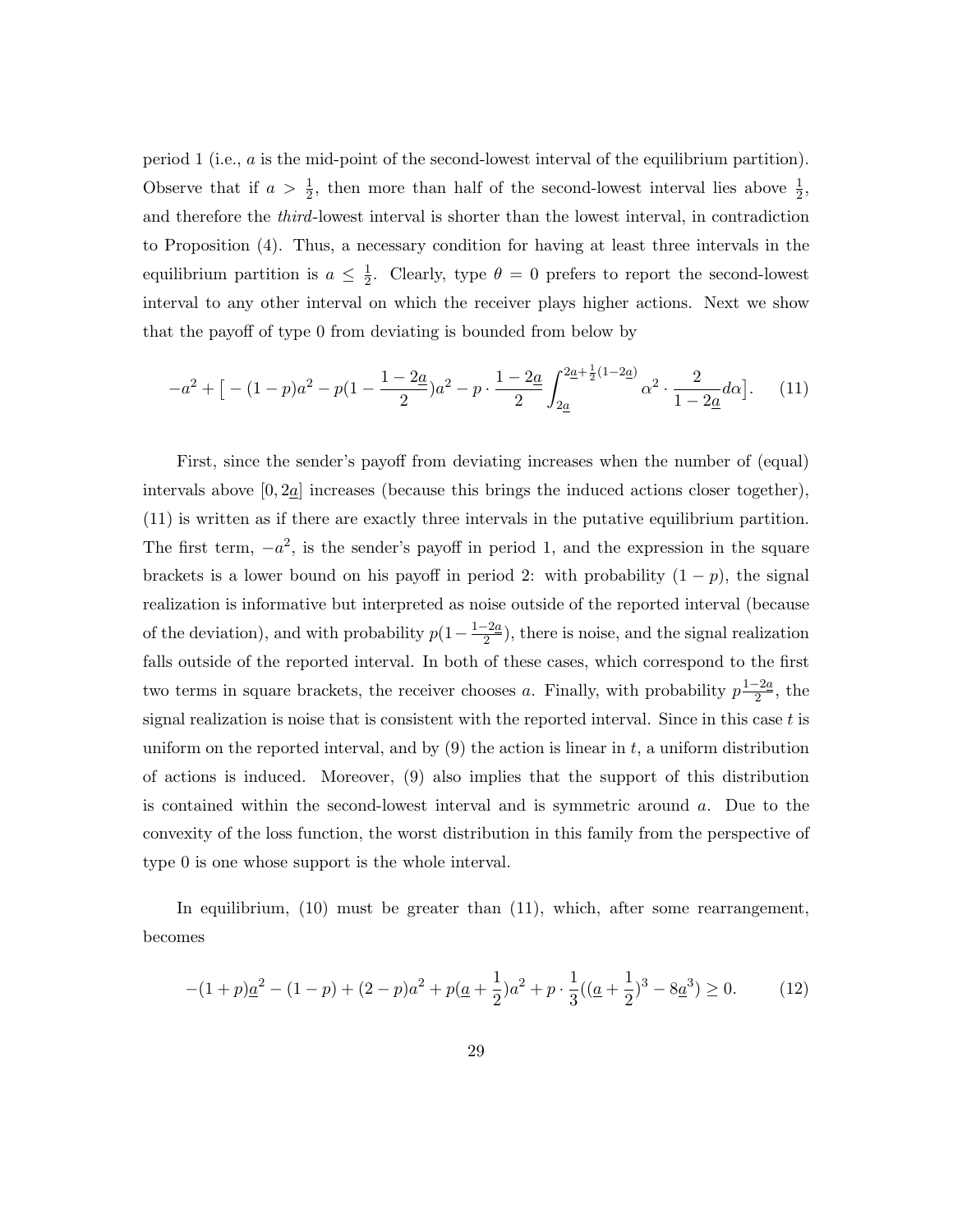Denote the expression on the LHS of (12) by  $Z(\underline{a}, a, p)$ . Direct inspection reveals that  $\frac{\partial Z}{\partial p} > 0$ , for all  $0 < \underline{a} < a < \frac{1}{2}$ . Hence, a necessary condition for equilibrium is

$$
Z(\underline{a}, a, p = \frac{1}{2}) \ge 0.
$$

However, this inequality can hold only if  $a > \frac{1}{2}$ , a contradiction.

To further illustrate the adverse effect of noisy monitoring, we next show that it may actually harm the principal due to the endogenous effect on voluntary communication in the initial stage.

**Example 4.** Let  $\rho = \frac{1}{10}$ . To have a benchmark with no monitoring, consider a two-period interaction that begins with the worker reporting his type, after which the principal assigns a task to the agent twice (it is suboptimal to assign the worker two distinct tasks in different periods since the receiver does not learn anything between the two periods). As in Example 2, there exists an equilibrium in which the receiver's information partition consists of four equal intervals (recall that we denote this partition by  $Q_4$ ). The receiver's expected payoff under this no-monitoring benchmark is given by

$$
W_{NM} := 2\Big[\mathbb{E}[\theta] - \mathbb{E}[Var[\theta|Q_4]]\Big] = 1 - \frac{1}{96}.
$$

Now consider the case where between the periods, the receiver observes a signal as we specified at the beginning of the present section. By Proposition 5, the receiver's information partition in period 1 consists of at most two intervals. Thus, the expected payoff in period 1 is bounded from above by the (one-period) expected payoff from  $Q_2$ . Clearly, the receiver's expected payoff in period 2 is bounded from above by the expected payoff under full information. Hence, denoting by  $W_M$  the receiver's expected payoff with monitoring, we obtain

$$
W_M < \underbrace{\mathbb{E}[\theta] - \mathbb{E}[Var[\theta|Q_2]]}_{period\text{-}1 \text{ upper bound}} + \underbrace{\int_0^{\rho} \max\{\theta, \rho\} d\theta}_{period\text{-}2 \text{ upper bound}} = \left[\frac{1}{2} - \frac{1}{48}\right] + \left[\frac{1}{2} + \frac{1}{200}\right] < W_{NM}.
$$

 $\Box$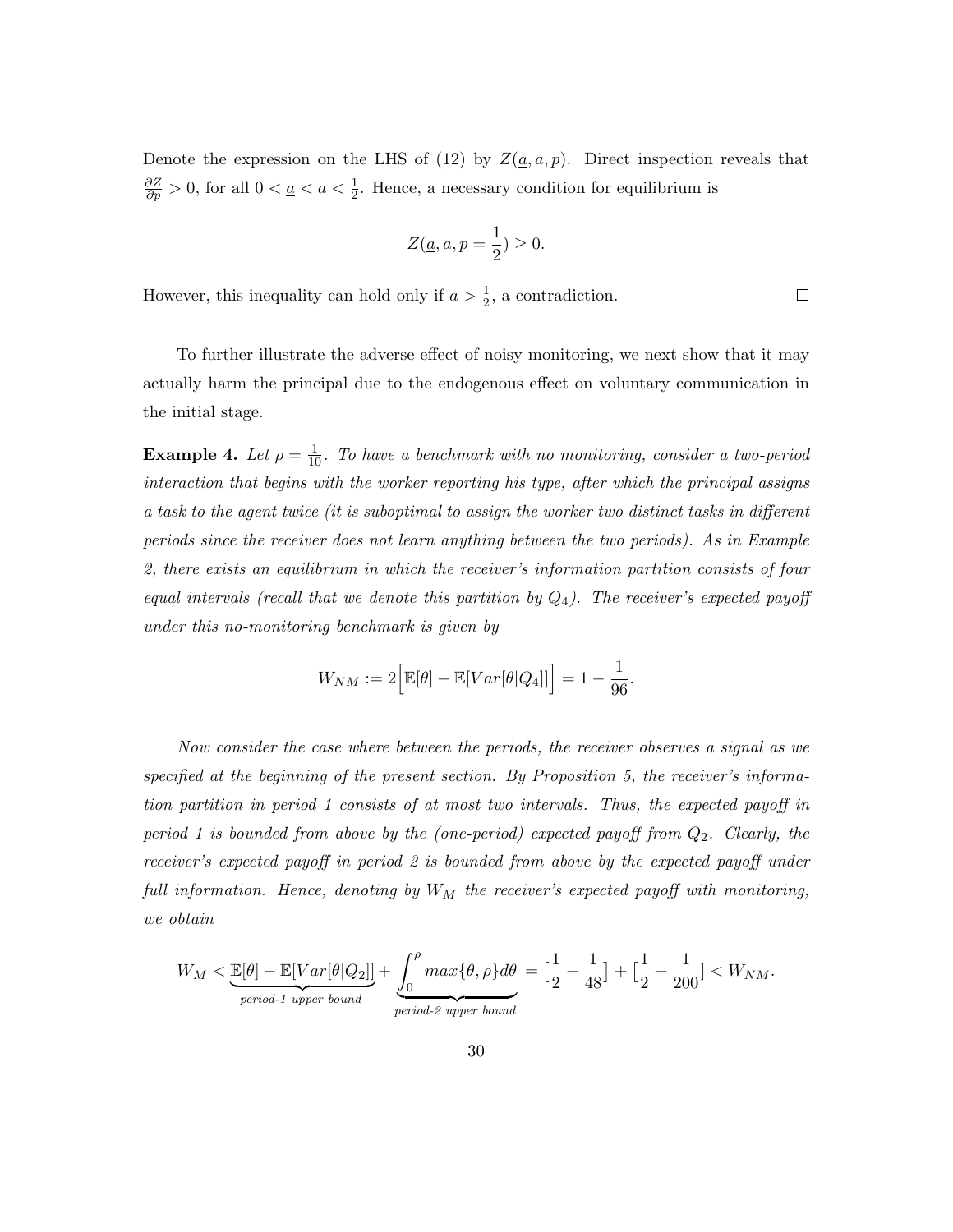Hence, the benefits from monitoring are more than offset by the reduced quality of communication and thus, ex ante, the receiver is better off without monitoring. This holds for any p whenever the most informative equilibrium in the no-monitoring benchmark has at least four intervals.

The model in this section shares the following features with the literature on reputational cheap-talk (most notably, Ottaviani and Sørensen (2006a,b)): The receiver gets a noisy observation of the sender's type, and low sender types have an incentive to pool with higher types. However, the two frameworks differ along several dimensions, the key one being the preference alignment between the sender and receiver. While in the reputational cheap-talk literature the sender and receiver disagree on the optimal action in all states but the highest one, in our model, the two agree on the action in almost all states. Furthermore, as previously mentioned, in our framework senders who agree with the receiver also fail to reveal their type even when both sides know that they are in a state where they agree on the optimal action.

### 6 Concluding remarks

This paper analyzed a fairly common scenario in which two parties agree on the action that maximizes the gain from joint interaction, but one of the parties wants to enter this interaction only if the other side is sufficiently "able." Examples of such scenarios include assigning tasks that best fit a worker's skills as long as these skills are above some level, or trying to match an individual with the object most valuable to him, provided this value is above some threshold.

Our analysis focused on bilateral interactions where one agent always gains from the interaction, whereas the other agent, the one who controls the action, gains only if it interacts with types above some threshold. We showed that when types are unobserved, then even when the threshold is arbitrarily small—so that the interaction is profitable with almost all types—the two parties will fail to realize the full potential of their interac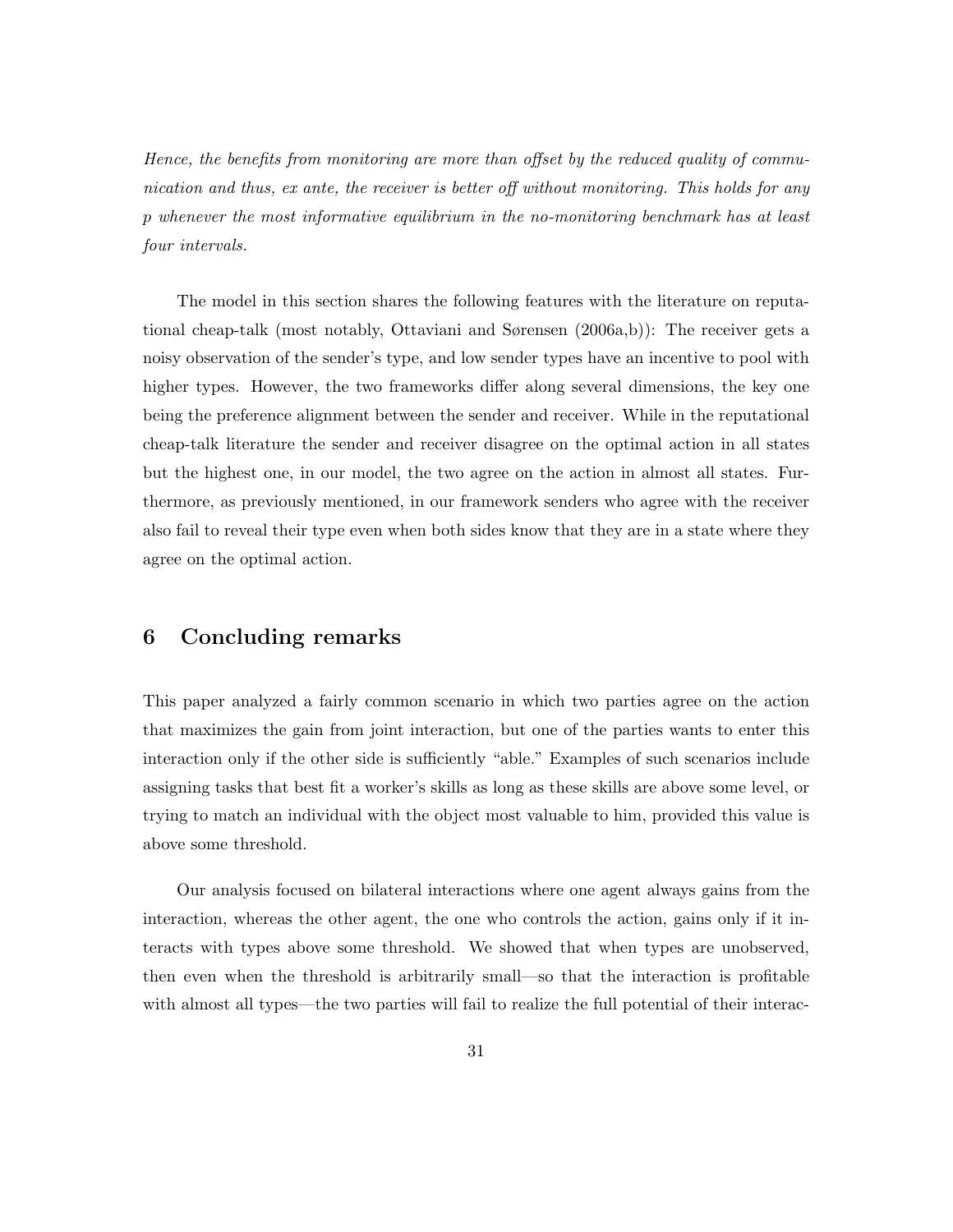tion. In particular, the incentive of the unprofitable types to hide their identity "infects" all types and prevents communication of mutually beneficial information. Moreover, we demonstrated that this communication can deteriorate even further when the uninformed party that chooses the action gets noisy observations on the type of the other party.

Our results suggest that, more generally, when an uninformed decision-maker has conflicting interests even with an arbitrarily small set of types of an informed agent, the two may be unable to communicate mutually beneficial information. While our analysis has focused on a particular form of conflicting interests, it may extend to a wider range of applications. Some potential examples include situations where the expected returns from projects are higher the more ambitious and riskier they are, but investors and entrepreneurs have different risk thresholds for taking on the projects. Similarly, the gains for a lobbyist and a politician from enacting (or canceling) a new law or regulation increases with the potential harm it prevents, but contrary to the lobbyist, the politician may be willing to push for the reform only if this harm is sufficiently high. We hope that our work will spur future research on a broader class of environments that includes these and related applications.

# References

- [1] Akerlof, George (1970). "The market for "lemons": Quality uncertainty and the market mechanism." Quarterly Journal of Economics 84(3): 488–500.
- [2] Blume, Andreas (2018). "Failure of common knowledge of language in common-interest communication games." Games and Economic Behavior 109 : 132-155.
- [3] Carlsson, Hans, and Eric Van Damme (1993). "Global games and equilibrium selection." Econometrica 6(5): 989–1018.
- [4] Chakraborty, Archishman, and Rick Harbaugh (2007). "Comparative cheap talk." Journal of Economic Theory 132(1): 70–94.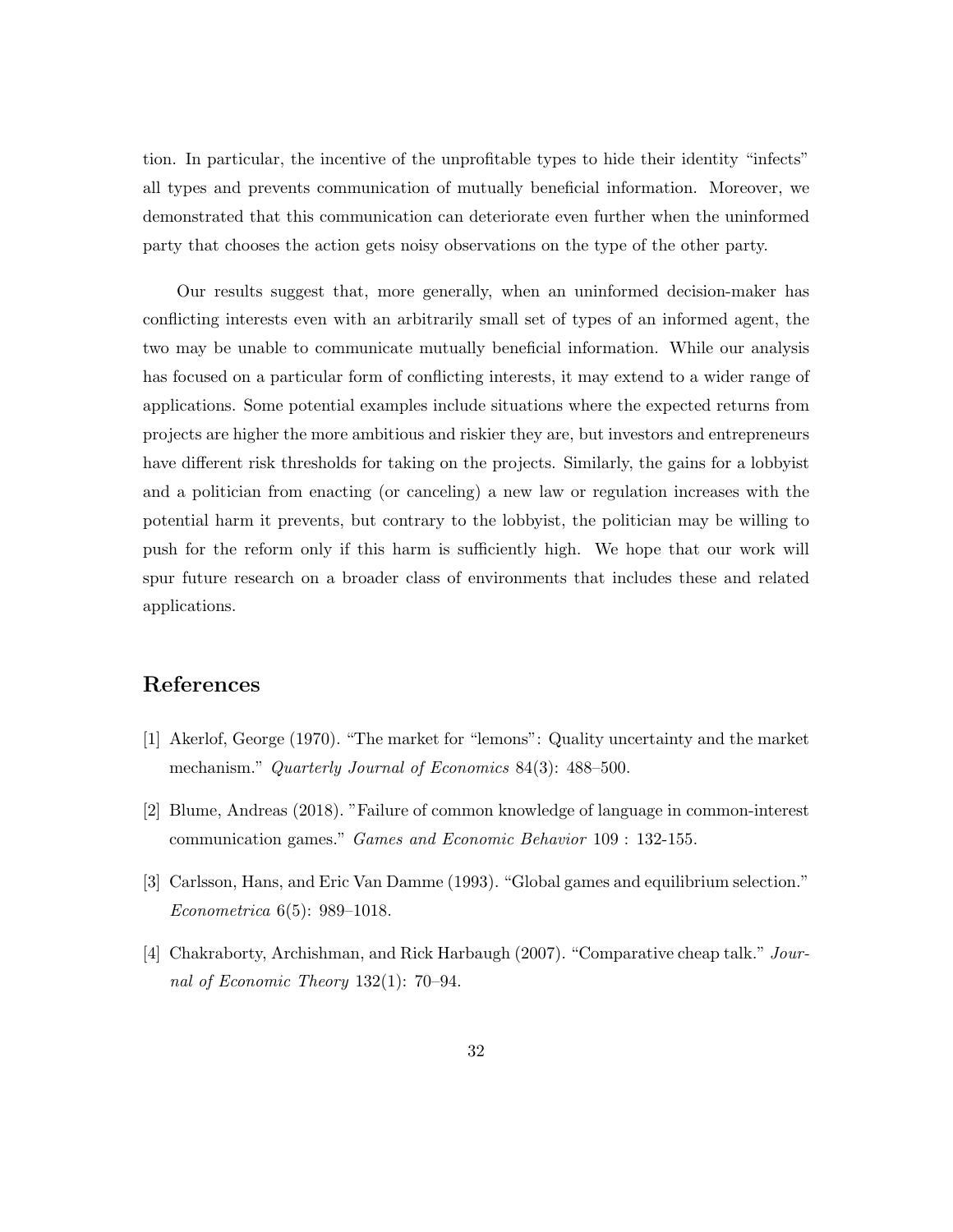- [5] Chakraborty, Archishman, and Rick Harbaugh (2010). "Persuasion by cheap talk." American Economic Review 100(5): 2361–2382.
- [6] Che, Yeon-Ke, Wouter Dessein and Navin Kartik (2013). "Pandering to persuade." American Economic Review 103(1): 47–79.
- [7] Chen, Ying, Navin Kartik, and Joel Sobel (2008). "Selecting cheap-talk equilibria." Econometrica 76(1): 117–136.
- [8] Crawford, Vincent P., and Joel Sobel (1982). "Strategic information transmission." Econometrica 50(6): 1431–1451.
- [9] Di Pei, Harry (2017). "Uncertainty about Uncertainty in Communication." working paper.
- [10] Francesc Dilm´e (2019). "Skewed information transmission," Working Paper, University of Bonn.
- [11] Fudenberg, Drew, and David Levine (1989). "Reputation and equilibrium selection in games with a patient player." Econometrica 57(4): 759–78.
- [12] Gordon, Sidartha (2010). "On infinite cheap talk equilibria." working paper.
- [13] Kreps, David M., and Robert Wilson (1982). "Reputation and imperfect information." Journal of economic theory 27(2): 253–279.
- [14] Morgan, John, and Phillip C. Stocken (2003). "An analysis of stock recommendations." RAND Journal of economics 34(1): 183–203.
- [15] Morris, Stephen (2001). "Political correctness." Journal of Political Economy 109(2): 231–265.
- [16] Ottaviani, Marco, and Peter N. Sørensen (2006a). "Professional Advice." Journal of Economic Theory 126(1): 120–142.
- [17] Ottaviani, Marco, and Peter N. Sørensen (2006b). "Reputational Cheap Talk." Rand Journal of Economics  $37(1)$ :  $155-175$ .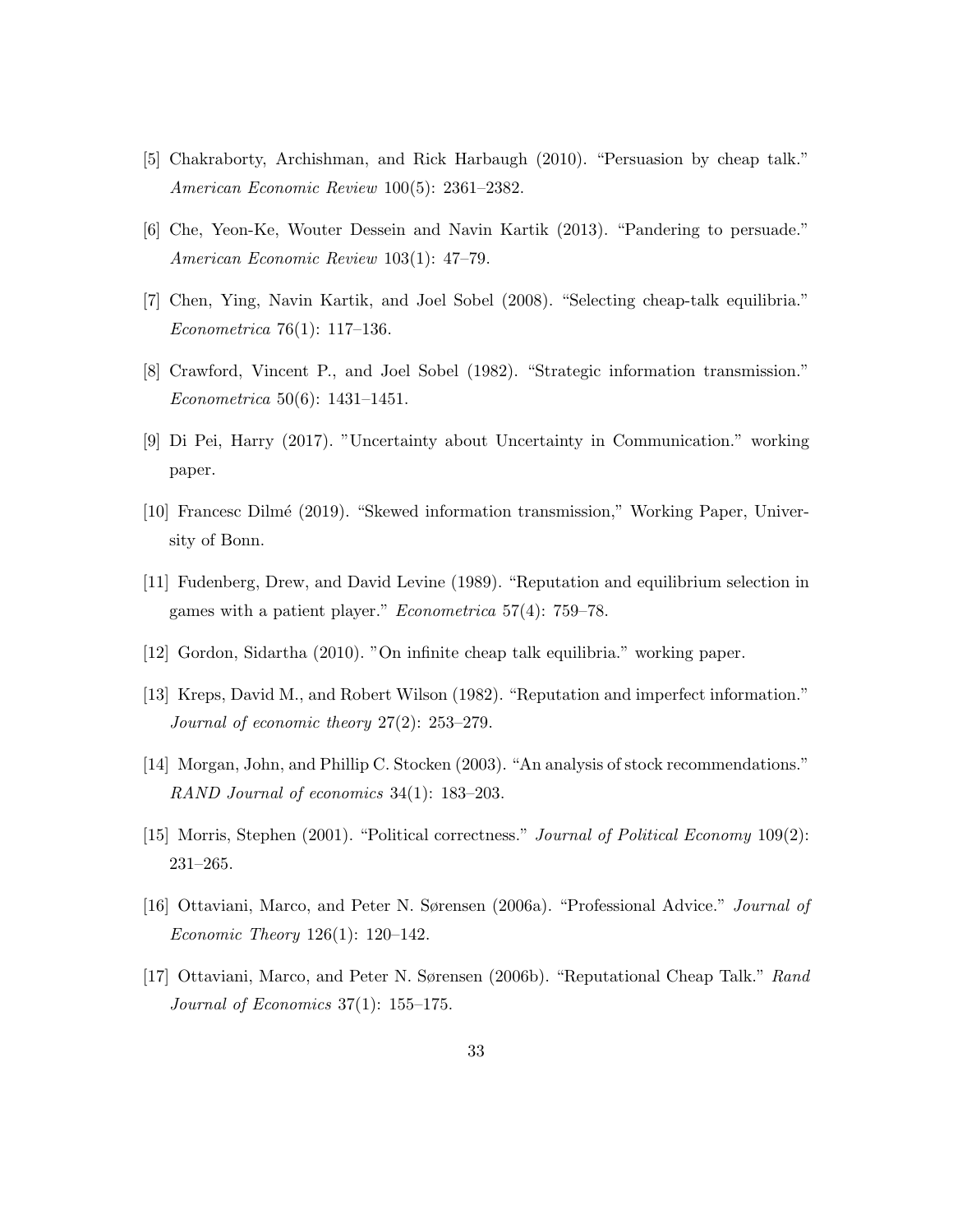- [18] Rubinstein, Ariel (1989). "The electronic mail game: Strategic behavior under 'almost common knowledge'." American Economic Review 79(3): 385–391.
- [19] Sobel, Joel (2013). "Giving and receiving advice." Advances in Economics and Econometrics 1: 305–341.

# Appendix

### A1. Constructing an example with a non-monotonic partition equilibrium

Let  $\theta \sim U[0,1]$ ; the sender's payoff from the receiver's action  $a \in [0,1]$  at state  $\theta$  is  $-(\theta-a)^2$ and his payoff from  $a = N$  is  $\sigma < -1$ ; the receiver's payoff at state  $\theta$  from  $a \in [0, 1]$  is given by  $\theta - r(\theta)(\theta - a)^2$  where

$$
r(\theta) = \begin{cases} 4 & , \theta < \frac{3}{4} \\ 4e^{z^*(\theta - \frac{3}{4})^2} & , \theta \ge \frac{3}{4} \end{cases}
$$

and  $z^* > 0$  satisfies  $\rho = \frac{3}{16} = V(0, \frac{3}{4})$  $\frac{3}{4}$ ) =  $V(\frac{3}{4})$  $\frac{3}{4}$ , 1). As shown in the last example in Section 4, in the Pareto efficient equilibrium, the receiver learns whether the state is below or above  $\frac{3}{4}$ ; in the former case he chooses  $a_l = \frac{3}{8}$  $\frac{3}{8}$  and in the latter case he chooses N with probability q and some action  $a_r \in \left(\frac{3}{4}\right)$  $(\frac{3}{4}, 1)$  with probability  $1 - q$ . Denote this lottery by  $\alpha_r$ . We now modify the sender's preferences to obtain a specification where the receiver's induced information partition does not consist of intervals, namely, one where the mapping between types and non-null actions will not be monotonic. For computational convenience, we will modify the above specification such that the receiver's induced information partition will be identical to the one above up to a singleton.

Let  $\hat{\theta} \in (\frac{3}{4})$  $\frac{3}{4}$ ,  $a_r$ ) and let the payoff of type  $\hat{\theta}$  from non-null actions be  $-\hat{s}(\hat{\theta}-a)^2$  such that he is indifferent between  $a_l$  and  $\alpha_r$ . Such an  $\hat{s} \in (0,1)$  is unique: considering the preferences  $-s(\hat{\theta}-a)^2$ , it is easy to see that when  $s=0$  type  $\hat{\theta}$  strictly prefers  $a_l$  to  $\alpha_r$ ; from the equilibrium in the original specification it is obvious that when  $\hat{s} = 1$  the strict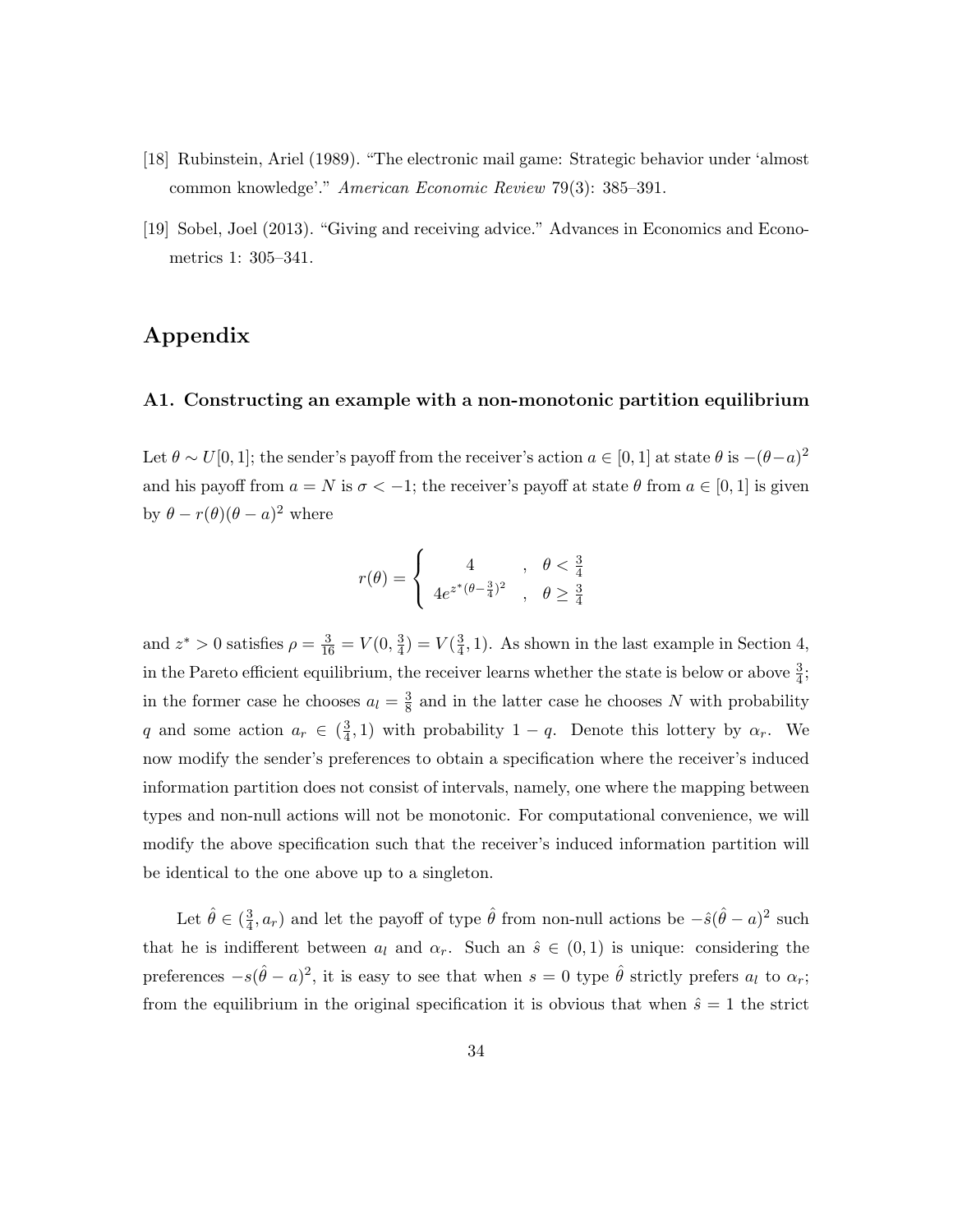preference is reversed; and the sender's gain from inducing  $a_l$  instead of  $\alpha_r$  is monotonically decreasing in s (see (13) for  $\theta = \hat{\theta}$ ).

We now modify the sender's preferences for types near  $\hat{\theta}$  to obtain a specification that is consistent with our modeling assumptions. Since the gain from inducing  $a<sub>l</sub>$  instead of  $\alpha_r$ ,

$$
-s(\theta - a_l)^2 + [(1 - q)s(\theta - a_r)^2 + q\sigma],
$$
\n(13)

is differentiable in s and  $\theta$ , there exists  $\varepsilon > 0$  such that  $[\hat{\theta} - \varepsilon, \hat{\theta} + \varepsilon] \subset (\frac{3}{4})$  $\frac{3}{4}$ ,  $a_r$ ) and a differentiable function  $\hat{s} : [\hat{\theta} - \varepsilon, \hat{\theta} + \varepsilon] \to (0, 1]$  such that (i)  $\hat{s}(\hat{\theta}) = \hat{s}$ , (ii)  $\hat{s}(\hat{\theta} - \varepsilon) =$  $\hat{s}(\hat{\theta} + \varepsilon) = 1$ , (iii)  $\hat{s}'(\hat{\theta} - \varepsilon) = \hat{s}'(\hat{\theta} + \varepsilon) = 0$ , and (iv)  $a_r$  is strictly better than  $\alpha_l$  for all  $\theta \in [\hat{\theta} - \varepsilon, \hat{\theta} + \varepsilon] - {\hat{\theta}}.$ 

By the choice of  $\hat{s}$ , type  $\hat{\theta}$  is indifferent between  $a_r$  and  $\alpha_l$ . Under the sender's modified preferences from non-null actions,  $-s(\theta)(\theta - a)^2$ , where

$$
s(\theta) = \begin{cases} 1, & \theta \notin [\hat{\theta} - \varepsilon, \hat{\theta} + \varepsilon] \\ \hat{s}(\theta), & \theta \in [\hat{\theta} - \varepsilon, \hat{\theta} + \varepsilon], \end{cases}
$$

and the receiver's original preferences, there exists an equilibrium where  $a<sub>l</sub>$  is induced by sender types  $[0, \frac{3}{4}]$  $\frac{3}{4}$   $\cup \hat{\theta}$ , and all other types induce  $\alpha_r$ .

### A2. Sufficient condition for existence of only interval equilibria

We now show that if  $S(\theta)$  and  $s(\theta)$  are constants, then all equilibria induce a monotonic partition on the set of sender types.

Assume, by contradiction, that there exists an equilibrium with the following properties. There exist three types,  $\theta_1 < \theta_2 < \theta_3$ , such that the support of  $\theta_1$ 's and  $\theta_3$ 's strategies include the same message  $m_1$ , while the support of  $\theta_2$ 's strategy includes a message  $m_2$ , which is not in the support of  $\theta_1$ 's and  $\theta_3$ 's strategies. The receiver responds to  $m_1$  by choosing N with probability  $q_1$  and an action  $a_1$  with probability  $1 - q_1$ . He responds to